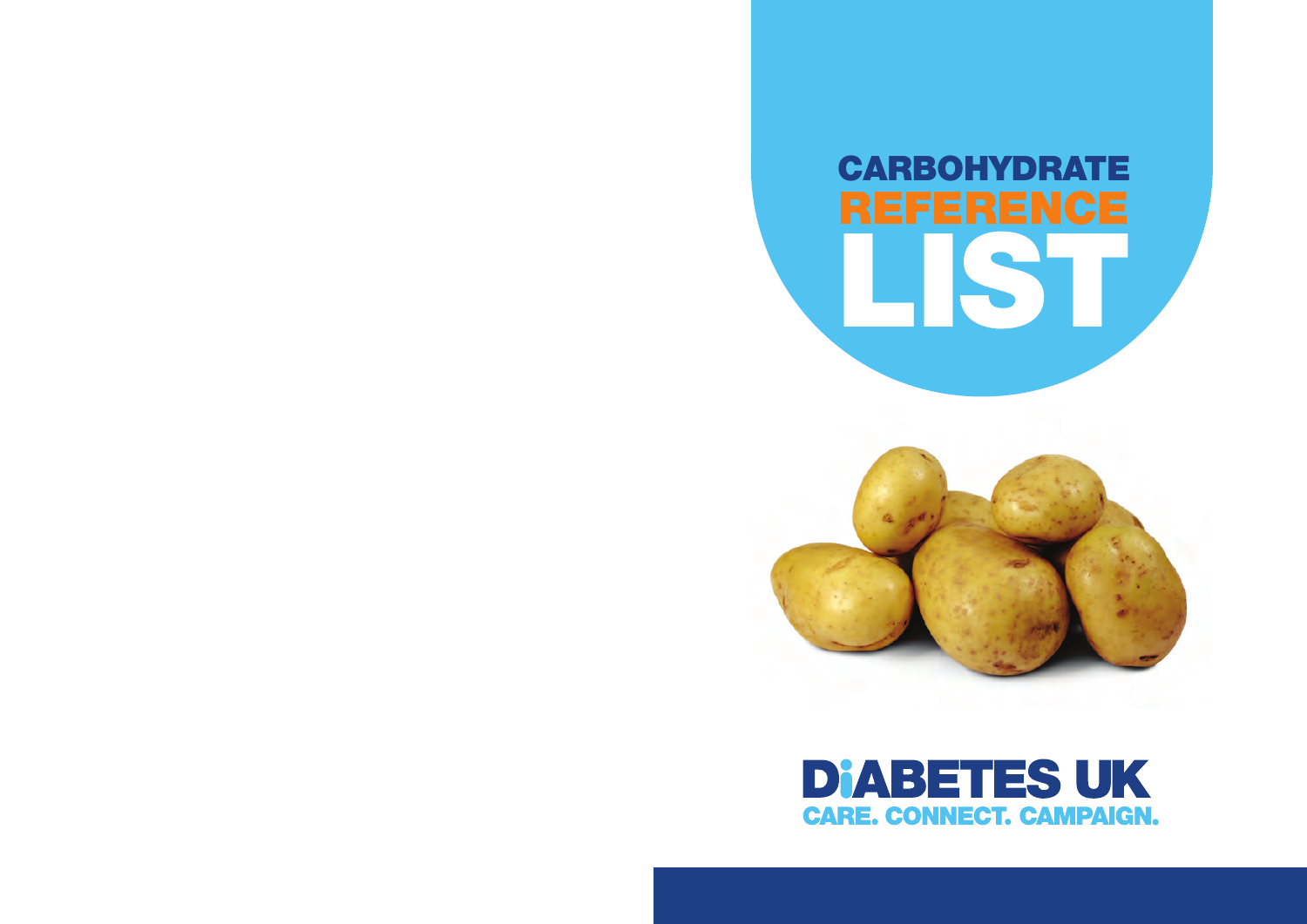## **Contents**

| Introduction              | 3              |
|---------------------------|----------------|
| Food groups:              |                |
| Asian food                | 4              |
| Biscuits, crackers, bars  | 4              |
| <b>Bread</b>              | $\overline{7}$ |
| Cakes                     | 9              |
| Cereals                   | 11             |
| Chocolate and sweets      | 12             |
| Crisps and snacks         | 14             |
| Drinks                    | 15             |
| Fast food                 | 16             |
| Fruit                     | 17             |
| Home baking               | 19             |
| Ice cream                 | 20             |
| Main meal accompaniments  | 20             |
| Milk and dairy            | 21             |
| Pasta and rice            | 22             |
| Pies, pastries and pizzas | 23             |
| Potato                    | 24             |
| Preserves                 | 25             |
| Puddings and desserts     | 25             |
| Soup and sauces           | 26             |
| Takeaway foods            | 27             |
|                           |                |

# **Introduction**

#### **What is a carbohydrate reference list?**

This carbohydrate reference list can be used to help you work out the amount of carbohydrate you are eating and drinking at meal times and snacks, so that you can match this with the correct dose of insulin. The list is made up of some commonly eaten foods and their carbohydrate content.

#### **What information does it give me? How do I navigate through the reference list?**

To help you navigate more quickly and easily through the list, foods and drinks have been divided into categories, such as biscuits, takeaway foods or milk and dairy.

The amount of carbohydrate in each item has been calculated per typical serving size as well as per 100g product. As typical serving sizes tend to vary from person to person, we have included an average weight for these portions so you can use these to compare to your own typical servings.

The list specifies the amount of carbohydrate in the foods and drinks as carbohydrate portions (CPs) and as grams (g). Choose which figure is relevant to you, depending on which system of carbohydrate counting you use.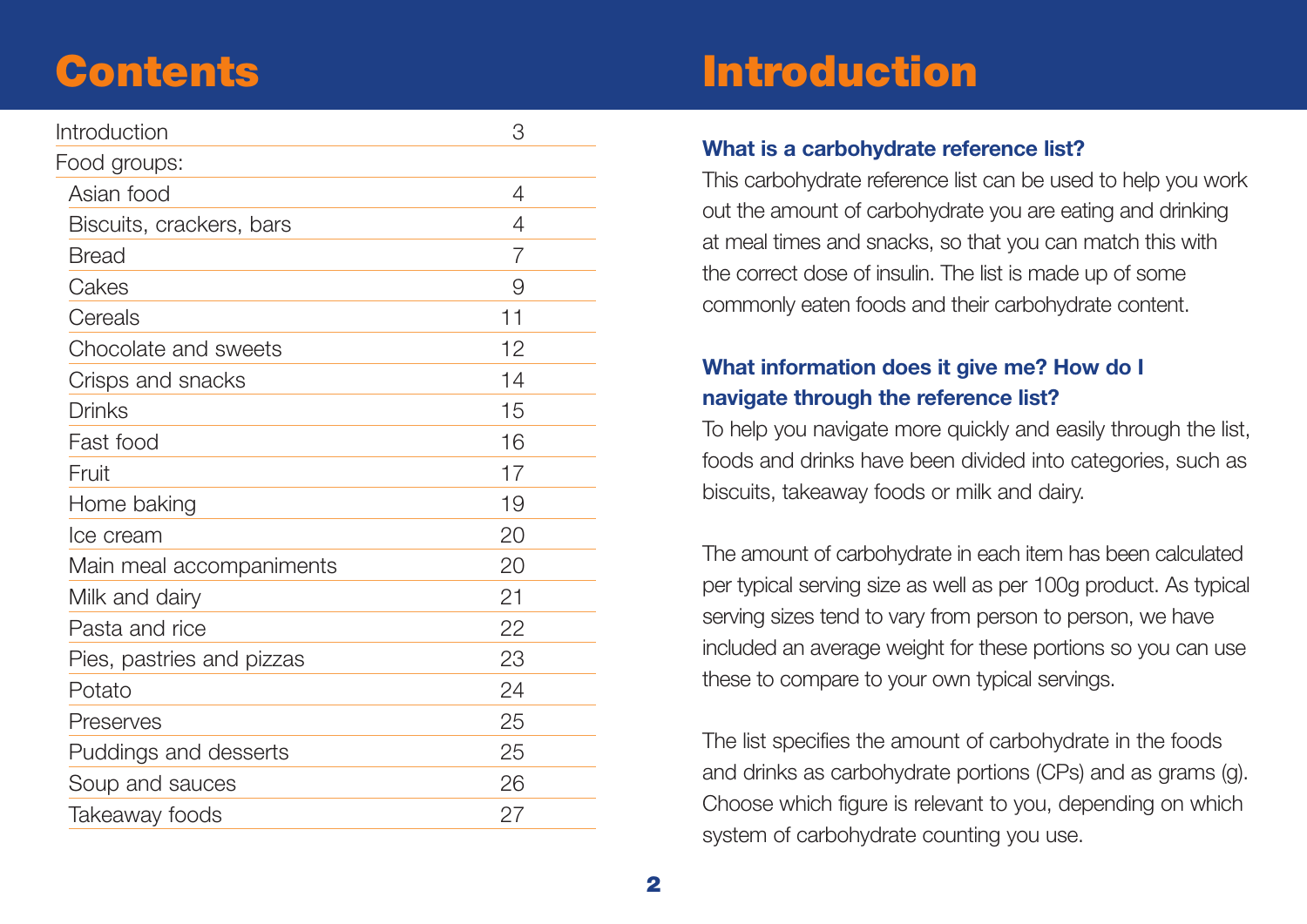## **Introduction**

A space at the back of the list has been left blank so that you can add any foods that you find are not in the reference list.

#### **Where can I find out more information about carbohydrate counting?**

This carbohydrate reference list is designed to be used in conjunction with the Carbs Count ebook, which you can download for free from the Diabetes UK online shop. The Carbs Count ebook provides background information on carbohydrates and how to carbohydrate count. It also covers the different types of insulin available, how they work and how each one should be adjusted according to what you eat, drink and the amount of physical activity you do.

#### **The benefits**

Learning to carbohydrate count and insulin dose adjust takes time, professional support, effort and practice. However, once you are confident you should be able to:

- vary the times you eat and the amount of carbohydrate you eat
- predict blood glucose responses to different foods
- enjoy a wider variety of foods.

The Carbs Count ebook is for adults with Type 1 diabetes who manage their blood glucose levels with a basal bolus insulin regimen. A basal bolus regimen uses a long-acting (basal) insulin, to keep glucose produced by your liver under control, with additional short or rapid-acting (bolus) insulin, to cover carbohydrate containing food and drink.

#### **How has the information in this reference list been calculated?**

The information in this reference list has been calculated using the average carbohydrate content of products. The ingredients and carbohydrate content of products often change and so the figures stated in this reference list may not exactly reflect the carbohydrate content of your product.

For this reason it is more accurate to calculate the carbohydrate content of your meals and snacks from food labels where possible and practical.

#### **Abbreviations**

The following abbreviations have been used:

• **g cho per portion** = grams of carbohydrate per portion • **CP** = carbohydrate portion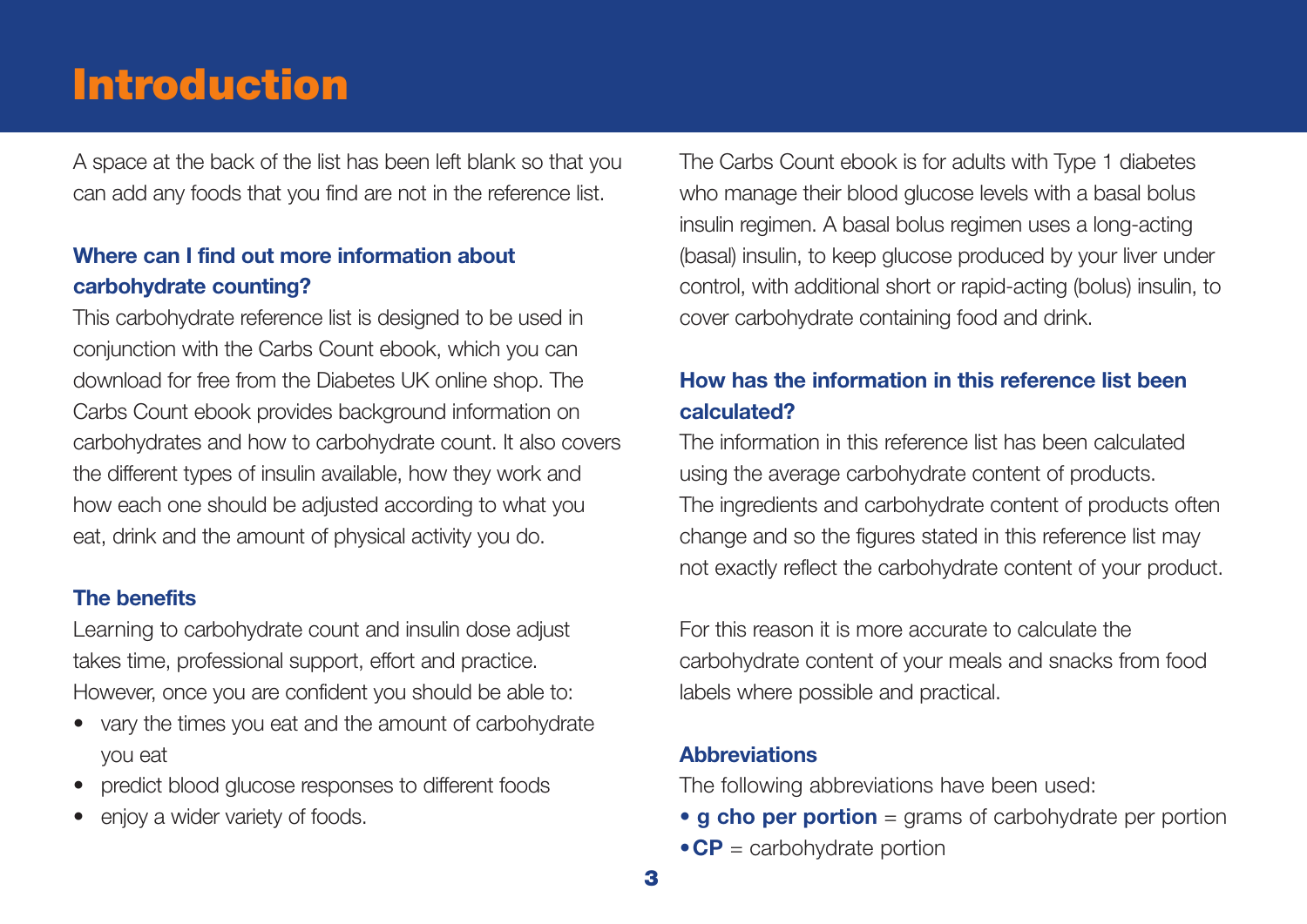| <b>Asian food</b>                          | <b>Portion</b>     | Weight (g)       | Average g cho<br>per portion | <b>Average in CP</b> |
|--------------------------------------------|--------------------|------------------|------------------------------|----------------------|
| Aloo saag                                  | 1 serve            | 150g             | 16g                          | 1.5                  |
|                                            |                    | 100 <sub>g</sub> | 11g                          | 1                    |
| <b>Bhajia</b>                              | 1 bhajia           | 40g              | 9g                           | 1.0                  |
|                                            |                    | 100 <sub>g</sub> | 21g                          | $\overline{2}$       |
| Bombay potato                              | 1 serve            | 150g             | 16g                          | 1.5                  |
|                                            |                    | 100 <sub>g</sub> | 11g                          |                      |
| Chapatti - gujerati (made with fat)        | 1 small, very thin | 30 <sub>g</sub>  | 15g                          | 1.5                  |
|                                            |                    | 100 <sub>g</sub> | 48g                          | 5                    |
| Chapatti - punjabi/urdu (made without fat) | 1 large            | 75g              | <b>33g</b>                   | 3.5                  |
|                                            |                    | 100 <sub>g</sub> | 44g                          | 4.5                  |
| Mango chutney (Sainsbury's)                | 1 teaspoon         | 15g              | 9g                           | 1.0                  |
|                                            |                    | 100 <sub>g</sub> | 62g                          | 6                    |
| Pilau rice                                 | cooked             | 250g             | <b>39g</b>                   | 4.0                  |
|                                            |                    | 100 <sub>g</sub> | 16g                          | 1.5                  |
| Samosa (thin pastry)                       | 1 samosa           | 55g              | 14g                          | 1.5                  |
|                                            |                    | 100 <sub>g</sub> | 27g                          | 2.5                  |
| Tarka daal                                 | 1 serve            | 150g             | 19g                          | 2.0                  |
|                                            |                    | 100g             | 13g                          | 1.5                  |
|                                            |                    |                  |                              |                      |
| <b>Biscuits, crackers and bars</b>         |                    |                  |                              |                      |
| Arrowroot (thin)                           | 1 biscuit          | 8g               | 6g                           | 0.5                  |
|                                            |                    | 100 <sub>g</sub> | 71g                          | 7.0                  |
| Bourbon cream                              | 1 biscuit          | 14g              | 9g                           | 1.0                  |
|                                            |                    | 100 <sub>g</sub> | 66g                          | 6.5                  |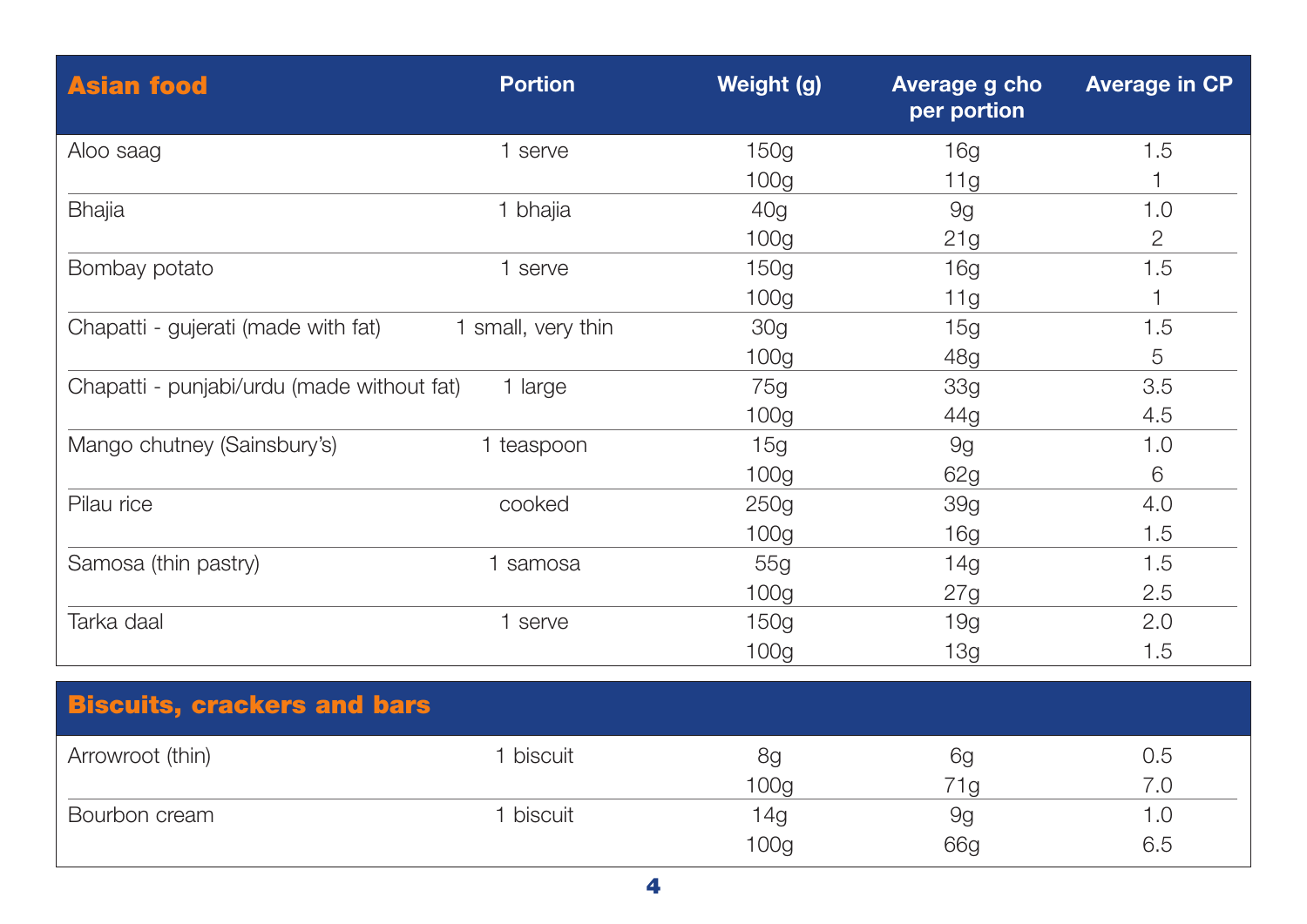| <b>Biscuits, crackers and bars</b> | <b>Portion</b> | Weight (g)       | Average g cho<br>per portion | <b>Average in CP</b> |
|------------------------------------|----------------|------------------|------------------------------|----------------------|
| Milk chocolate digestive           | 1 biscuit      | 17g              | 11g                          | 1.0                  |
|                                    |                | 100 <sub>g</sub> | <b>63g</b>                   | 6.5                  |
| Dark chocolate digestive           | 1 biscuit      | 17g              | 11g                          | 1.0                  |
|                                    |                | 100 <sub>g</sub> | 62g                          | 6.0                  |
| Cream crackers                     | 1 biscuit      | 8g               | 6g                           | 0.5                  |
|                                    |                | 100 <sub>g</sub> | 69g                          | 7.0                  |
| Custard cream                      | 1 biscuit      | 12g              | 8g                           | 1.0                  |
|                                    |                | 100 <sub>g</sub> | 67g                          | 6.5                  |
| Digestive                          | 1 biscuit      | 15g              | 9g                           | 1.0                  |
|                                    |                | 100g             | 63g                          | 6.5                  |
| Flapjack                           | 1 flapjack     | 32g              | 19g                          | 2.0                  |
|                                    |                | 100 <sub>g</sub> | 60g                          | 6.0                  |
| Fig roll                           | 1 biscuit      | 17g              | 12g                          | 1.0                  |
|                                    |                | 100g             | 72g                          | 7.0                  |
| Fruit shortcake                    | 1 biscuit      | 8g               | 5g                           | 0.5                  |
|                                    |                | 100 <sub>g</sub> | 65g                          | 6.5                  |
| Jordan's frusli bar                | 1 bar          | 30g              | 20g                          | $\overline{2}$       |
|                                    |                | 100 <sub>g</sub> | 68g                          | 7.0                  |
| Garibaldi                          | 1 biscuit      | 10 <sub>g</sub>  | 7g                           | 0.5                  |
|                                    |                | 100 <sub>g</sub> | 69g                          | 7.0                  |
| Ginger nut                         | 1 biscuit      | 11g              | 8g                           | 1.0                  |
|                                    |                | 100g             | 72g                          | 7.0                  |
| Hobnob                             | 1 biscuit      | 14g              | 9g                           | 1.0                  |
|                                    |                | 100g             | 61g                          | 6.0                  |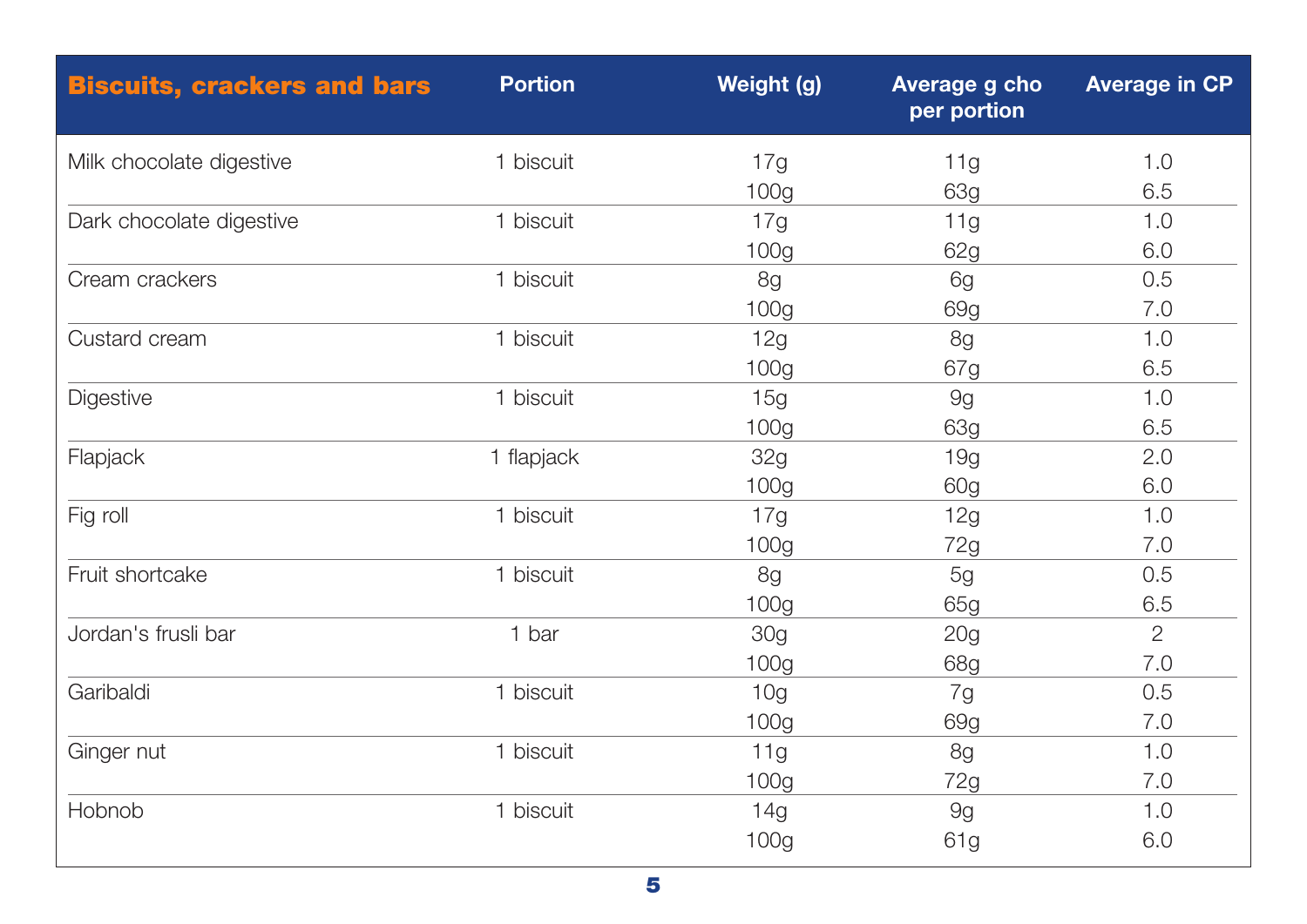| <b>Biscuits, crackers and bars</b> | <b>Portion</b> | Weight (g)       | Average g cho<br>per portion | <b>Average in CP</b> |
|------------------------------------|----------------|------------------|------------------------------|----------------------|
| Jaffa cake                         | 1 cake         | 13g              | 9g                           | 1.0                  |
|                                    |                | 100 <sub>g</sub> | 72g                          | 7.0                  |
| Jam creams                         | 1 biscuit      | 17g              | 11g                          | 1.0                  |
|                                    |                | 100 <sub>g</sub> | 67g                          | 6.5                  |
| Kit Kat (2 fingers)                | 1 biscuit      | 21g              | 13g                          | 1.5                  |
|                                    |                | 100 <sub>g</sub> | 62g                          | 6.0                  |
| Lemon puffs                        | 1 biscuit      | 14g              | 9g                           | 1.0                  |
|                                    |                | 100 <sub>g</sub> | <b>63g</b>                   | 6.5                  |
| Malted milk                        | 1 biscuit      | 8g               | 5g                           | 0.5                  |
|                                    |                | 100 <sub>g</sub> | 61g                          | 6.0                  |
| Marshmallow teacakes               | 1 teacake      | 19g              | 12g                          | 1.0                  |
|                                    |                | 100 <sub>g</sub> | 65g                          | 6.5                  |
| Melba toast                        | 1 biscuit      | 3g               | 3g                           | 0.5                  |
|                                    |                | 100 <sub>g</sub> | 75g                          | 7.5                  |
| Nice biscuits                      | 1 biscuit      | 8g               | 5g                           | 0.5                  |
|                                    |                | 100 <sub>g</sub> | 63g                          | 6.5                  |
| Nutrigrain bar                     | 1 bar          | 25g              | 17g                          | 1.5                  |
|                                    |                | 100g             | 67g                          | 6.5                  |
| Oatcake                            | 1 biscuit      | 11g              | 6g                           | 0.5                  |
|                                    |                | 100g             | 53g                          | 5.5                  |
| Penguin                            | 1 biscuit      | 22g              | 14g                          | 1.5                  |
|                                    |                | 100 <sub>g</sub> | 62g                          | 6.0                  |
| Rich tea                           | 1 biscuit      | 8g               | 6g                           | 0.5                  |
|                                    |                | 100g             | 72g                          | 7.0                  |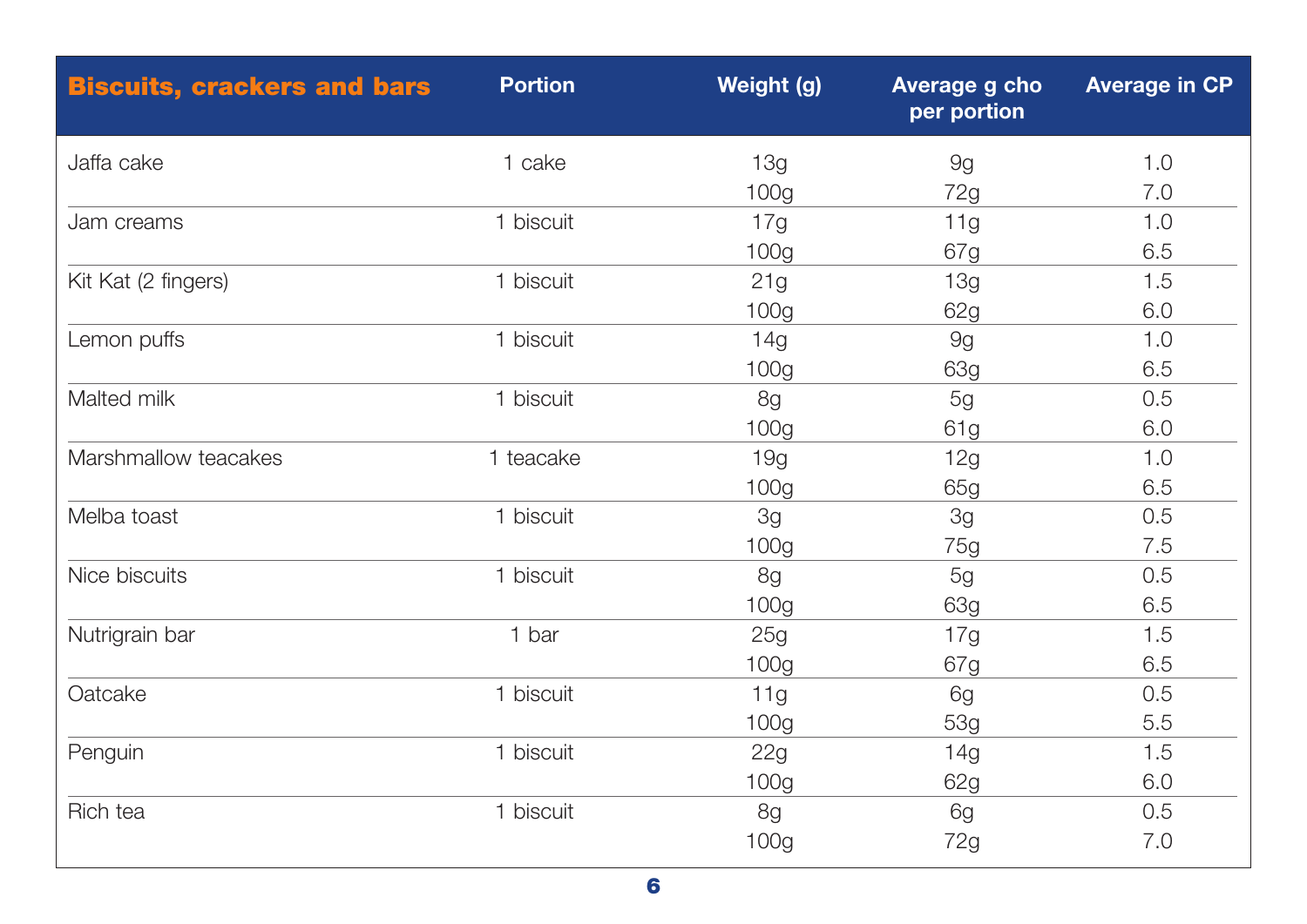| <b>Biscuits, crackers and bars</b> | <b>Portion</b>             | Weight (g)       | Average g cho<br>per portion | <b>Average in CP</b> |
|------------------------------------|----------------------------|------------------|------------------------------|----------------------|
| Ritz                               | 1 biscuit                  | 25g              | 14g                          | 1.5                  |
|                                    |                            | 100 <sub>g</sub> | 58g                          | 6.0                  |
| Ryvita                             | 1 slice                    | 10 <sub>g</sub>  | 7g                           | 0.5                  |
|                                    |                            | 100 <sub>g</sub> | 60g                          | 6.0                  |
| Shortbread finger                  | 1 finger                   | 13g              | 9g                           | 1.0                  |
|                                    |                            | 100 <sub>g</sub> | 65g                          | 6.5                  |
| Tracker bar                        | 1 bar                      | 25g              | 15g                          | 1.5                  |
|                                    |                            | 100 <sub>g</sub> | 56g                          | 5.5                  |
| TUC (plain)                        | 2 biscuits                 | 10 <sub>g</sub>  | 6g                           | 0.5                  |
|                                    |                            | 100 <sub>g</sub> | 61g                          | 6.0                  |
| Twix                               | 1 finger                   | 25g              | 16g                          | 1.5                  |
|                                    |                            | 100 <sub>g</sub> | 65g                          | 6.5                  |
| Wafer (caramel)                    | 1 biscuit                  | 28g              | 19g                          | 2.0                  |
|                                    |                            | 100 <sub>g</sub> | 68g                          | 7.0                  |
| Wagon wheel                        | 1 biscuit                  | <b>38g</b>       | 26g                          | 2.5                  |
|                                    |                            | 100g             | 68g                          | 7.0                  |
| Water crackers                     | 1 biscuit                  | 7g               | 5g                           | 0.5                  |
|                                    |                            | 100 <sub>g</sub> | 74g                          | 7.5                  |
| <b>Bread</b>                       |                            |                  |                              |                      |
| Bagel (plain)                      | 1 bagel                    | 85g              | 40 <sub>g</sub>              | 4.0                  |
|                                    |                            | 100 <sub>g</sub> | 47g                          | 4.5                  |
| Baguette                           | 1/ <sub>2</sub> individual | 75g              | 37g                          | 3.5                  |
|                                    |                            | 100 <sub>g</sub> | 50g                          | 5.0                  |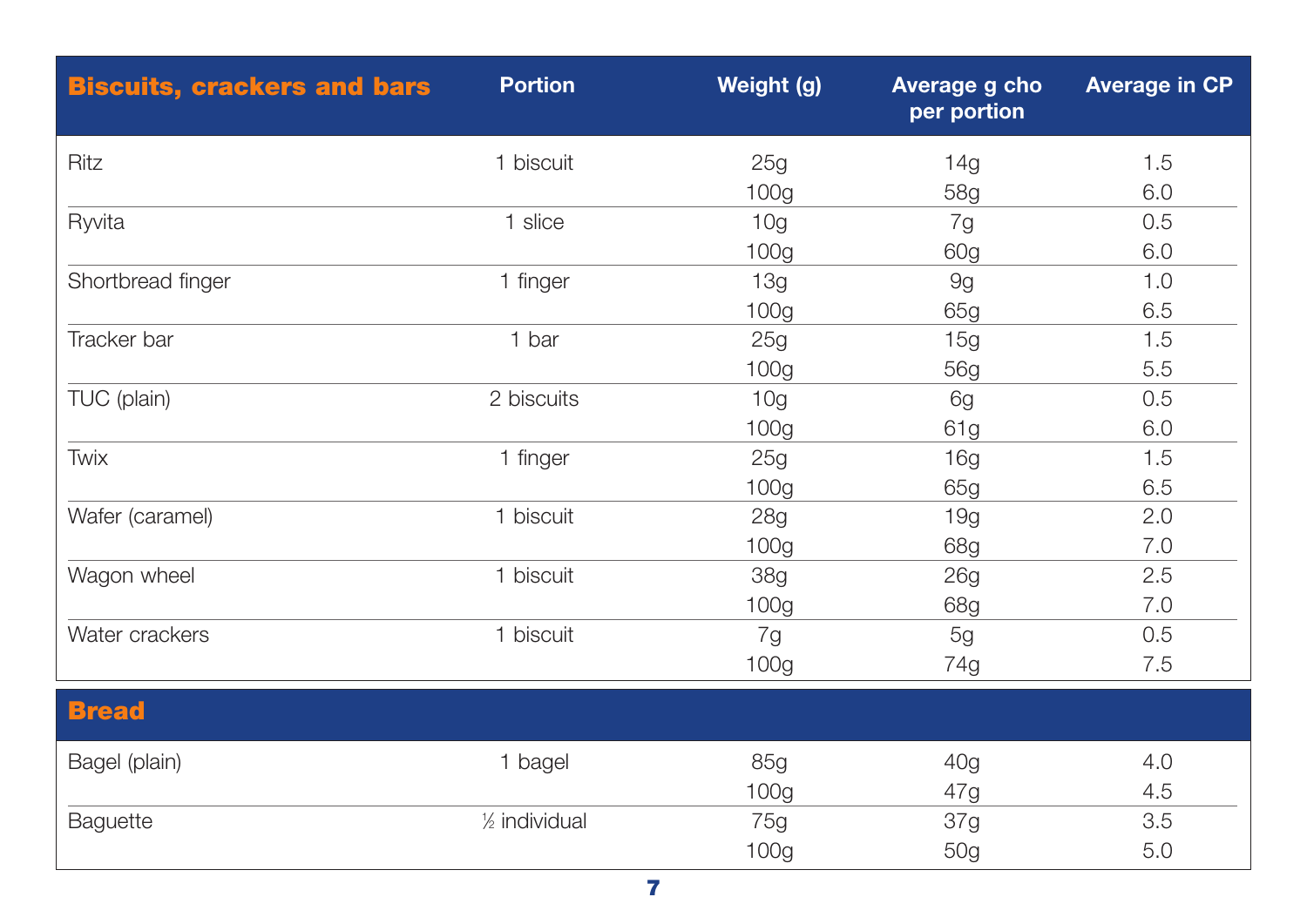| <b>Bread</b>           | <b>Portion</b>           | Weight (g)       | Average g cho<br>per portion | <b>Average in CP</b> |
|------------------------|--------------------------|------------------|------------------------------|----------------------|
| Bread roll (small)     | 1 petit pain             | 50g              | 25g                          | 2.5                  |
|                        |                          | 100 <sub>g</sub> | 50g                          | 5.0                  |
| Bread roll (large)     | 1 roll                   | <b>86g</b>       | 43g                          | 4.5                  |
|                        |                          | 100 <sub>g</sub> | 50g                          | 5.0                  |
| Ciabatta (plain)       | 1 slice                  | 54g              | 24g                          | 2.5                  |
|                        |                          | 100 <sub>g</sub> | 44g                          | 4.5                  |
| Croissant              | 1 croissant              | 48g              | 20 <sub>g</sub>              | 2.0                  |
|                        |                          | 100 <sub>g</sub> | 42g                          | 4.0                  |
| Crumpet                | 1 crumpet                | 46g              | 18g                          | 2.0                  |
|                        |                          | 100g             | <b>39g</b>                   | 4.0                  |
| English muffin (plain) | 1 muffin                 | 71g              | <b>28g</b>                   | 3.0                  |
|                        |                          | 100 <sub>g</sub> | 40g                          | 4.0                  |
| Finger roll            | 1 roll                   | 50g              | 23g                          | 2.5                  |
|                        |                          | 100 <sub>g</sub> | 45g                          | 4.5                  |
| French stick           | 2" slice                 | 40 <sub>q</sub>  | 22g                          | 2.0                  |
|                        |                          | 100 <sub>g</sub> | 55g                          | 5.5                  |
| French stick           | 6" slice                 | 120g             | 67g                          | 6.5                  |
|                        |                          | 100 <sub>g</sub> | 55g                          | 5.5                  |
| Fruit bread            | 1 slice                  | 35g              | 18g                          | 2.0                  |
|                        |                          | 100 <sub>g</sub> | 50g                          | 5.0                  |
| Garlic bread           | 1" slice                 | 20g              | 10 <sub>g</sub>              | $\mathbf{1}$         |
|                        | 1/ <sub>2</sub> baguette | 210g             | 102g                         | 10                   |
|                        |                          | 100 <sub>g</sub> | 48g                          | 5                    |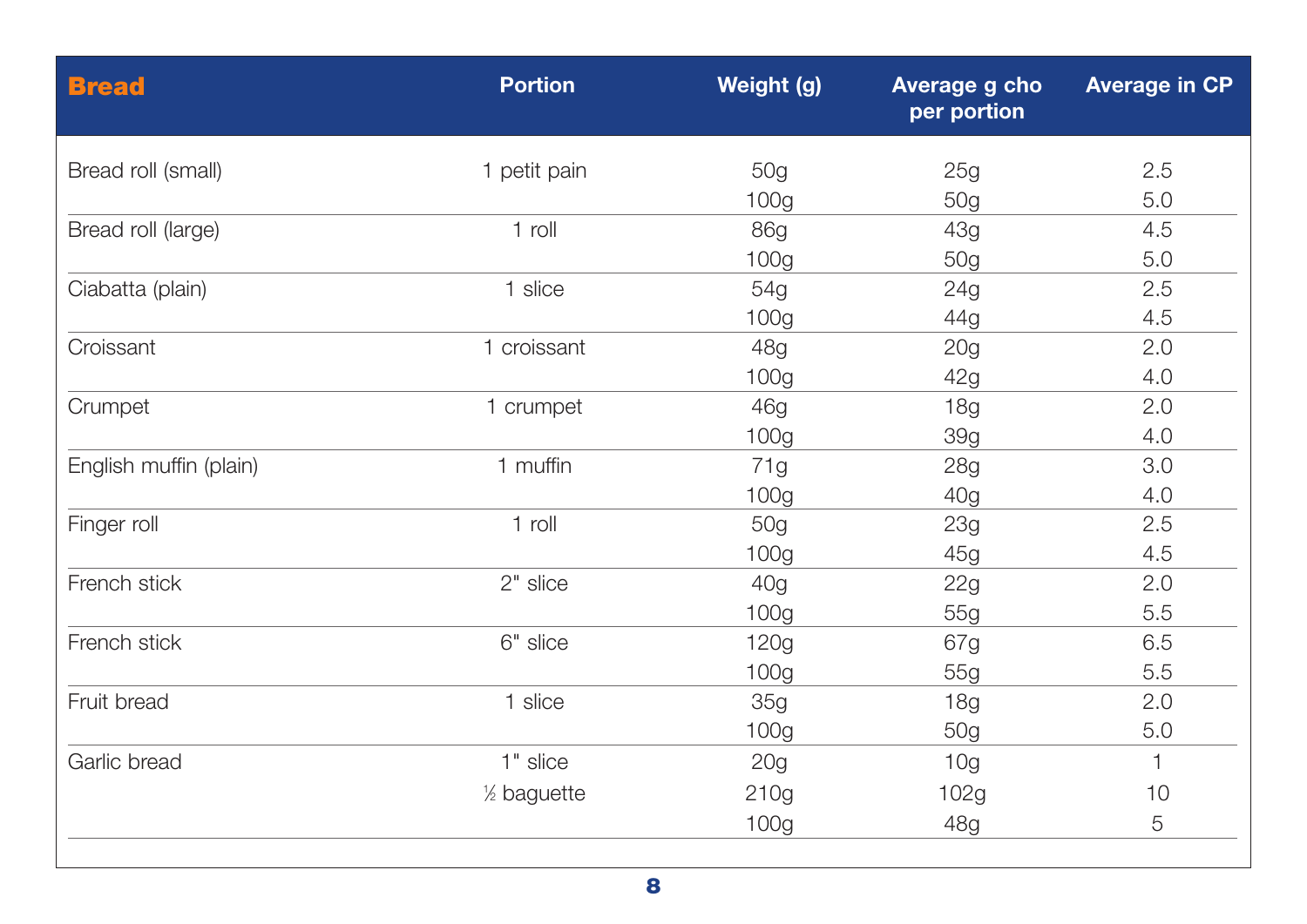| <b>Bread</b>       | <b>Portion</b> | Weight (g)       | Average g cho<br>per portion | <b>Average in CP</b> |
|--------------------|----------------|------------------|------------------------------|----------------------|
| Hot cross buns     | 1 bun          | 70g              | 31g                          | 3.0                  |
|                    |                | 100 <sub>g</sub> | 45g                          | 4.5                  |
| Malt loaf          | 1 slice        | <b>32g</b>       | 21g                          | 2.0                  |
|                    |                | 100 <sub>g</sub> | 65g                          | 6.5                  |
| Naan bread (plain) | 1 mini         | <b>73g</b>       | 32g                          | 3.0                  |
|                    |                | 100 <sub>g</sub> | 45g                          | 4.5                  |
| Pain au chocolat   | per pain       | 69g              | <b>30g</b>                   | 3.0                  |
|                    |                | 100 <sub>g</sub> | 44g                          | 4.5                  |
| Pitta bread        | 1 mini         | <b>30g</b>       | 15g                          | 1.5                  |
|                    | 1 pitta        | 60g              | <b>29g</b>                   | 3.0                  |
|                    |                | 100 <sub>g</sub> | 49g                          | 5.0                  |
| Rye bread          | 1 slice        | 25g              | 12g                          | 1.0                  |
|                    |                | 100 <sub>g</sub> | 46g                          | 4.5                  |
| Scones             | 1 scone        | 54g              | <b>29g</b>                   | 3.0                  |
|                    |                | 100 <sub>g</sub> | 54g                          | 5.5                  |
| Sliced bread       | 1 medium slice | 40g              | 17g                          | 1.5                  |
|                    | 1 thick slice  | 46g              | 19g                          | 2.0                  |
|                    |                | 100 <sub>g</sub> | 42g                          | 4.0                  |
| <b>Cakes</b>       |                |                  |                              |                      |
| Cheese cake        | % pie          | 84g              | <b>29g</b>                   | 3.0                  |
|                    |                | 100 <sub>g</sub> | 35g                          | 3.5                  |
| Chelsea bun        | 1 bun          | 118g             | 55g                          | 5.5                  |
|                    |                | 100g             | 47g                          | 4.5                  |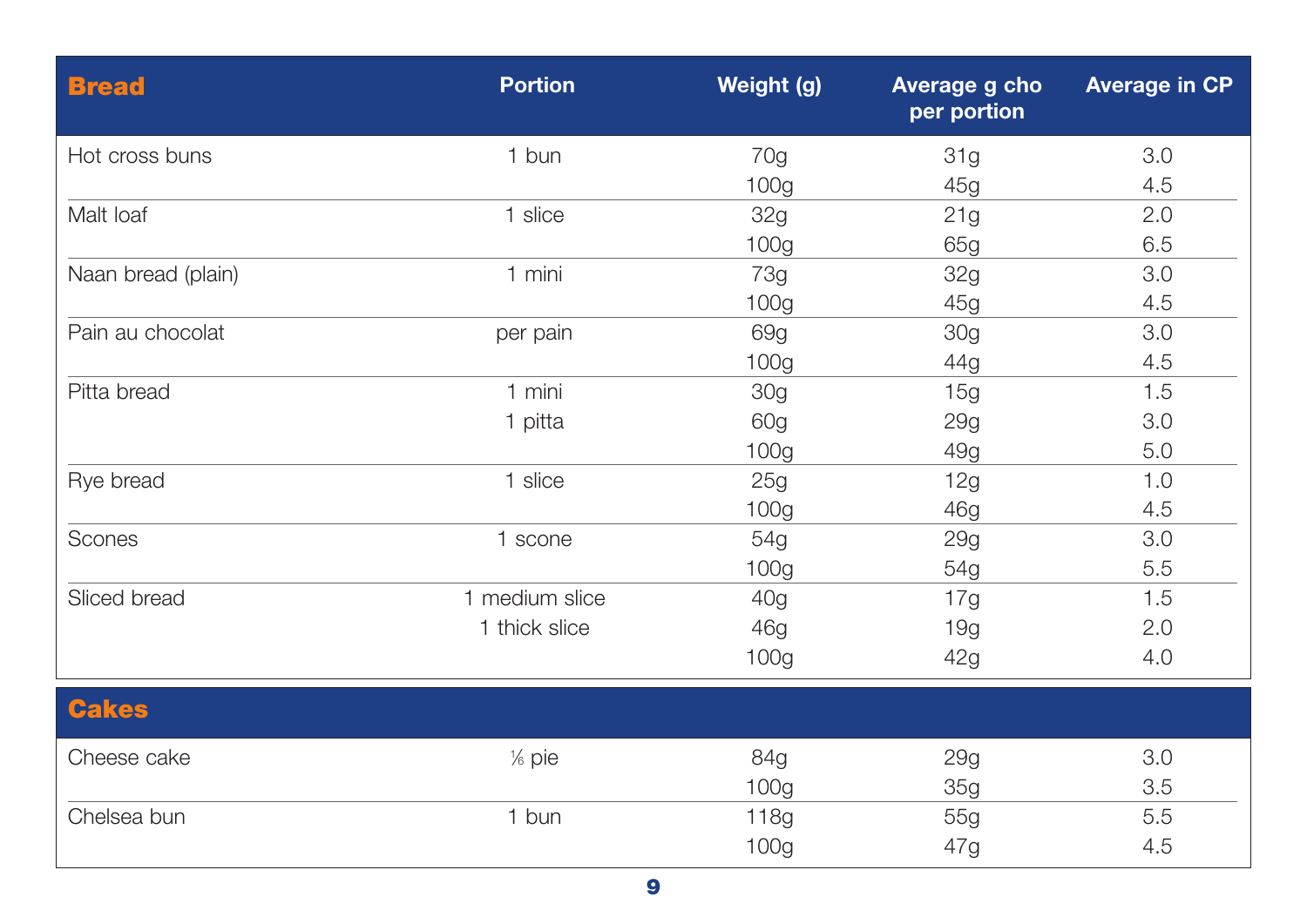| <b>Cakes</b>              | <b>Portion</b>   | Weight (g)       | Average g cho<br>per portion | <b>Average in CP</b> |
|---------------------------|------------------|------------------|------------------------------|----------------------|
| Chocolate éclair (frozen) | 1 éclair         | 30g              | 11g                          | 1.0                  |
|                           |                  | 100g             | 38g                          | 4.0                  |
| Chocolate mini roll       | 1 roll           | 28g              | 16g                          | 1.5                  |
|                           |                  | 100g             | 57g                          | 5.5                  |
| Currant bun               | 1 bun            | 60g              | 32g                          | 3.0                  |
|                           |                  | 100 <sub>g</sub> | 53g                          | 5.5                  |
| Doughnut (jam)            | 1 doughnut       | 75g              | 37g                          | 3.5                  |
|                           |                  | 100g             | 49g                          | 5.0                  |
| Doughnut (ring)           | 1 doughnut       | 60g              | 28g                          | 3.0                  |
|                           |                  | 100g             | 47g                          | 4.5                  |
| Eccles cake               | 1 cake           | 45g              | 27g                          | 2.5                  |
|                           |                  | 100g             | 59g                          | 6.0                  |
| Fruit pie (apple)         | 1 individual pie | 66g              | 35g                          | 3.5                  |
|                           |                  | 100g             | 54g                          | 5.5                  |
| Jam tart                  | 1 tart           | 33g              | 21g                          | 2.0                  |
|                           |                  | 100 <sub>g</sub> | 63g                          | 6.5                  |
| Madeira cake              | 1 slice          | 25g              | 13g                          | 1.5                  |
|                           |                  | 100g             | 52g                          | 5.0                  |
| Pancakes                  | 1 pancake        | 30g              | 14g                          | 1.5                  |
|                           |                  | 100 <sub>g</sub> | 46g                          | 4.5                  |
| Swiss roll                | 1 slice          | 35g              | 22g                          | 2.0                  |
|                           |                  | 100g             | 61g                          | 6.0                  |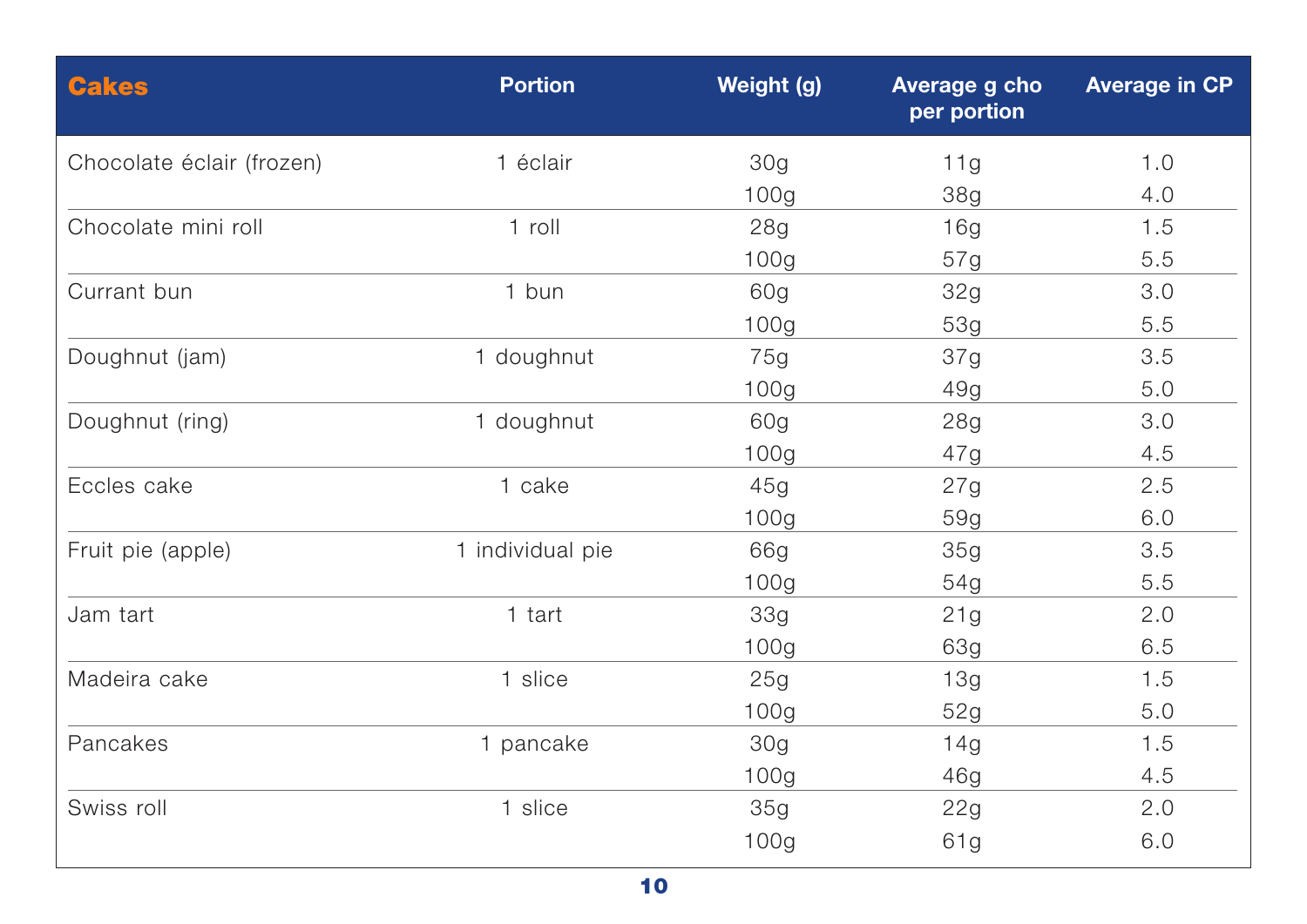| <b>Cakes</b>            | <b>Portion</b> | Weight (g)       | Average g cho<br>per portion | <b>Average in CP</b> |
|-------------------------|----------------|------------------|------------------------------|----------------------|
| Teacake                 | 1 cake         | 75g              | <b>38g</b>                   | 4.0                  |
|                         |                | 100g             | 51g                          | 5                    |
| Vanilla slice           | 1 slice        | 40 <sub>g</sub>  | 19g                          | 2.0                  |
|                         |                | 100g             | 47g                          | 4.5                  |
| <b>Cereals</b>          |                |                  |                              |                      |
| Allbran                 | 1 serve        | 40g              | 19g                          | 2.0                  |
|                         |                | 100 <sub>g</sub> | 48g                          | 5.0                  |
| <b>Branflakes</b>       | 1 serve        | 30 <sub>q</sub>  | 20 <sub>g</sub>              | 2.0                  |
|                         |                | 100g             | 67g                          | 6.5                  |
| Cheerios                | 1 serve        | 30g              | 23g                          | 2.5                  |
|                         |                | 100 <sub>g</sub> | 75g                          | 7.5                  |
| Cornflakes              | 1 serve        | 30 <sub>g</sub>  | 25g                          | 2.5                  |
|                         |                | 100 <sub>g</sub> | 84g                          | 8.5                  |
| Jordans country crisp   | 1 serve        | 50g              | 32g                          | 3.0                  |
|                         |                | 100 <sub>g</sub> | 63g                          | 6.5                  |
| Crunchy nut cornflakes  | 1 serve        | 30g              | 24g                          | 2.5                  |
|                         |                | 100 <sub>g</sub> | 82g                          | 8.0                  |
| Frosties                | 1 serve        | 30g              | 26g                          | 2.5                  |
|                         |                | 100 <sub>g</sub> | <b>88g</b>                   | 9.0                  |
| Fruit and fibre         | 1 serve        | 35g              | 24g                          | 2.5                  |
|                         |                | 100g             | 69g                          | 7.0                  |
| Muesli (no added sugar) | 1 serve        | 50g              | 31g                          | 3.0                  |
|                         |                | 100g             | <b>63g</b>                   | 6.5                  |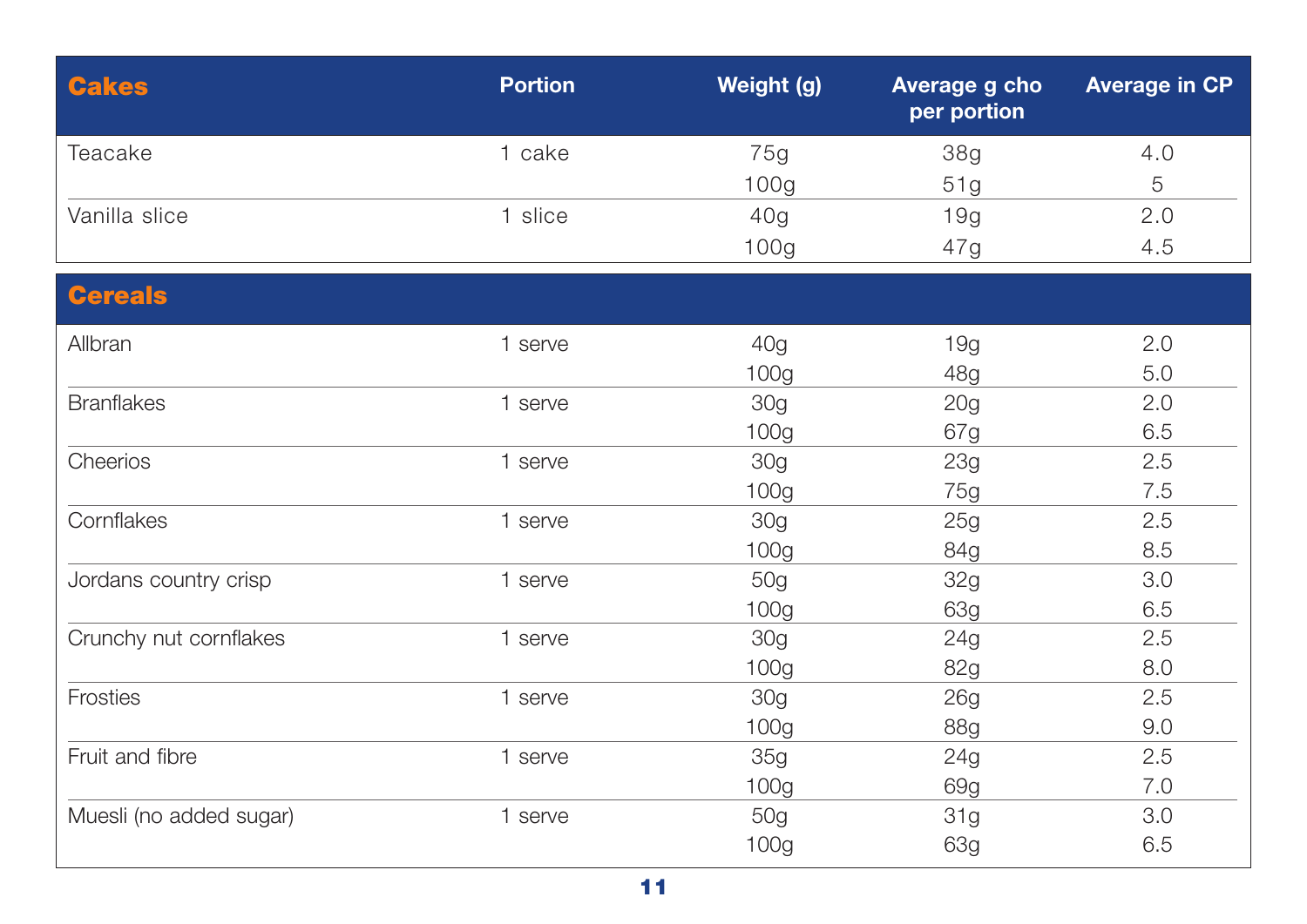| <b>Cereals</b>              | <b>Portion</b>    | Weight (g)       | Average g cho<br>per portion | <b>Average in CP</b> |
|-----------------------------|-------------------|------------------|------------------------------|----------------------|
| Porridge oats               | $\frac{1}{2}$ cup | 45g              | 30g                          | 3.0                  |
|                             |                   | 100 <sub>g</sub> | 67g                          | 6.5                  |
| Rice crispies               | 1 serve           | 30 <sub>g</sub>  | 25g                          | 2.5                  |
|                             |                   | 100 <sub>g</sub> | 85g                          | 8.5                  |
| <b>Shreddies</b>            | 1 serve           | 35g              | 25g                          | 3.5                  |
|                             |                   | 100 <sub>g</sub> | 73g                          | 7.5                  |
| Shredded wheat (bitesize)   | 1 serve           | 45g              | 32g                          | 3.0                  |
|                             |                   | 100 <sub>g</sub> | 70g                          | 7.0                  |
| Shredded wheat              | 2 biscuits        | 45g              | 31g                          | 3.0                  |
|                             |                   | 100 <sub>g</sub> | 68g                          | 7.0                  |
| Special K                   | 1 serve           | 30 <sub>g</sub>  | 23g                          | 2.5                  |
|                             |                   | 100 <sub>g</sub> | 75g                          | 7.5                  |
| Weetabix                    | 2 biscuits        | <b>38g</b>       | 25g                          | 2.5                  |
|                             |                   | 100g             | 66g                          | 6.5                  |
| <b>Chocolate and sweets</b> |                   |                  |                              |                      |
| Bounty bar                  | 1 funsize         | 28.5g            | 17g                          | 1.5                  |
|                             | standard bar      | 57g              | 34g                          | 3.5                  |
|                             |                   | 100 <sub>g</sub> | 59g                          | 6.0                  |
| Chocolates (filled)         | 4 sweets          | 22g              | 14g                          | 1.5                  |
|                             |                   | 100 <sub>g</sub> | 63g                          | 6.5                  |
| Creme egg                   | 1 mini egg        | 11g              | 8g                           | 1.0                  |
|                             | 1 egg             | 39g              | 28g                          | 3.0                  |
|                             |                   | 100g             | 71g                          | 7.0                  |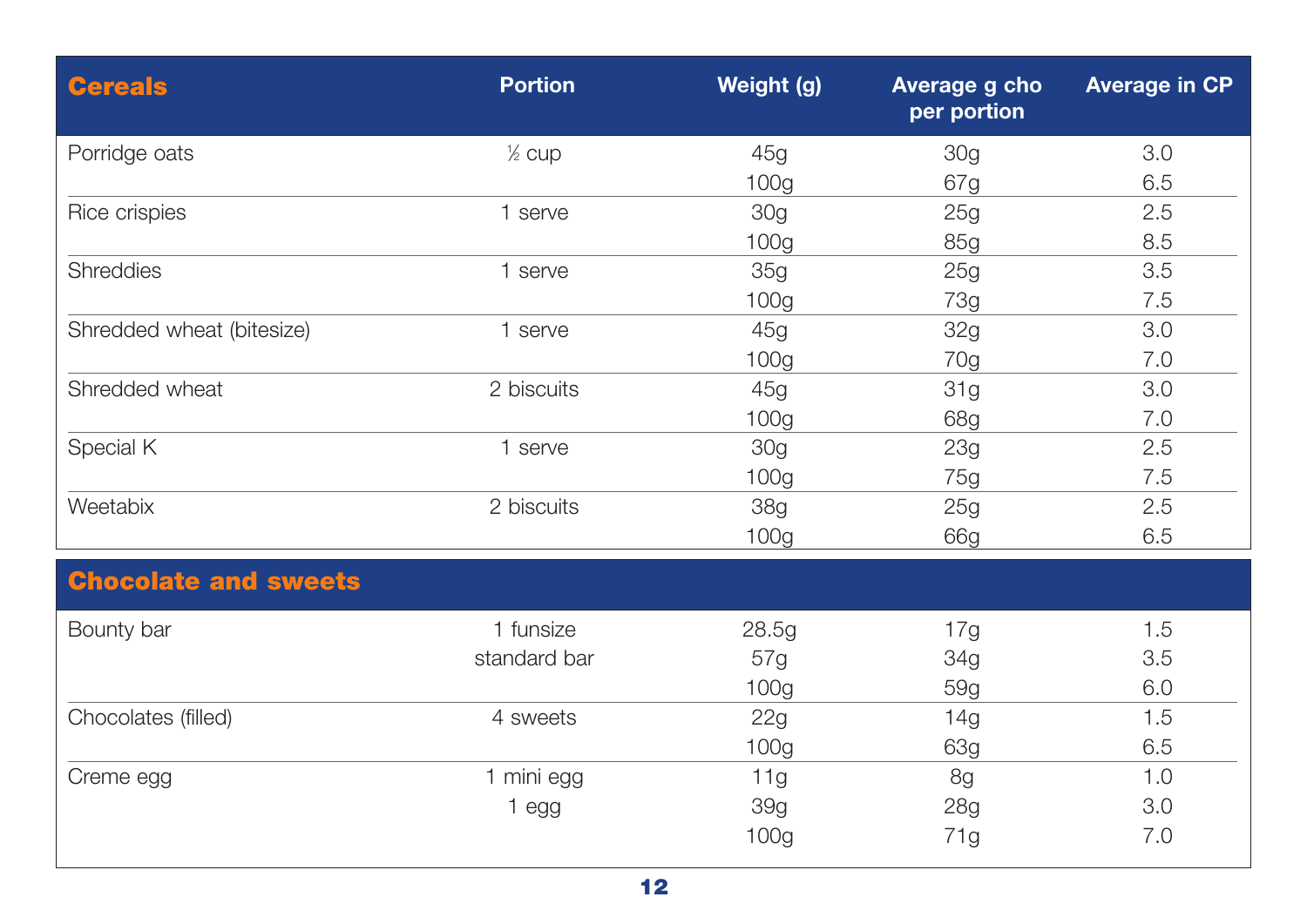| <b>Chocolate and sweets</b> | <b>Portion</b>        | Weight (g)       | Average g cho<br>per portion | <b>Average in CP</b> |
|-----------------------------|-----------------------|------------------|------------------------------|----------------------|
| Crunchie                    | 1 funsize             | 17.5g            | 13g                          | 1.5                  |
|                             | standard bar          | 32g              | 22g                          | 2.0                  |
|                             |                       | 100 <sub>g</sub> | <b>73g</b>                   | 7.5                  |
| Flake                       | 1 standard bar        | 25g              | 14g                          | 1.5                  |
|                             |                       | 100 <sub>g</sub> | 56g                          | 5.5                  |
| Malteasers                  | 1 funsize bag         | 21.5g            | 14g                          | 1.5                  |
|                             | 1 standard bag        | 37g              | 23g                          | 2.5                  |
|                             |                       | 100 <sub>g</sub> | 63g                          | 6.5                  |
| Mars bar                    | 1 funsize bar         | 19.7g            | 14g                          | 1.5                  |
|                             | 1 standard bar        | 62.5g            | 44g                          | 4.5                  |
|                             |                       | 100 <sub>g</sub> | 70g                          | 7.0                  |
| Marshmallows                | 1 marshmallow         | 5g               | 4g                           | 0.5                  |
|                             | 1 bag of marshmallows | 200 <sub>g</sub> | 150g                         | 15.0                 |
|                             |                       | 100 <sub>g</sub> | 75g                          | 7.5                  |
| <b>Minstrels</b>            | 1 standard bag        | 42g              | 30 <sub>g</sub>              | 3.0                  |
|                             |                       | 100 <sub>g</sub> | 72g                          | 7.0                  |
| Polo mints                  | 1 tube                | 35g              | 34g                          | 3.5                  |
|                             |                       | 100 <sub>g</sub> | 98g                          | 10.0                 |
| Snickers                    | 1 funsize             | 19.7g            | 11g                          | 1.0                  |
|                             | 1 standard bar        | 62.5g            | 34g                          | 3.5                  |
|                             |                       | 100 <sub>g</sub> | 56g                          | 5.5                  |
| Starburst                   | 1 pack                | 45g              | 37g                          | 3.5                  |
|                             |                       | 100 <sub>g</sub> | <b>83g</b>                   | 8.5                  |
| Twix                        | 1 funsize bar         | 21g              | 14g                          | 1.5                  |
|                             | 1 standard bar        | 58g              | 38g                          | 4.0                  |
|                             |                       | 100 <sub>g</sub> | 64g                          | 6.5                  |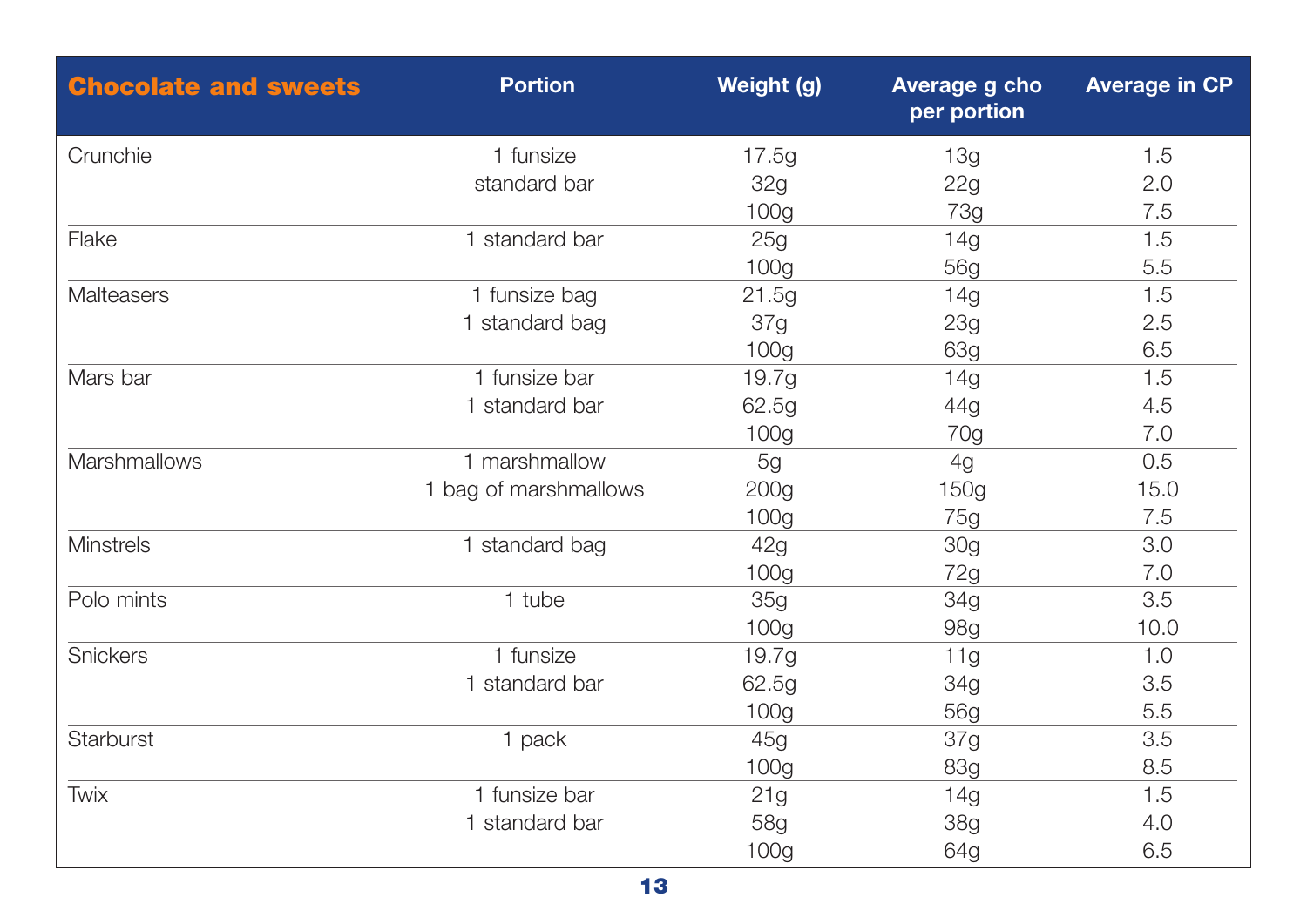| <b>Crisps and snacks</b> | <b>Portion</b>       | Weight (g)       | Average g cho<br>per portion | <b>Average in CP</b> |
|--------------------------|----------------------|------------------|------------------------------|----------------------|
| Bombay mix               | 1 serve              | 30 <sub>q</sub>  | 11g                          | 1.0                  |
|                          |                      | 100 <sub>g</sub> | 35g                          | 3.5                  |
| Corn snacks              | 1 bag                | 20g              | 12g                          | 1.0                  |
|                          |                      | 100 <sub>g</sub> | 60g                          | $6\,$                |
| Crisps (thick cut)       | 1 bag                | <b>32g</b>       | 17g                          | 1.5                  |
|                          |                      | 100 <sub>g</sub> | 54g                          | 5.5                  |
| Crisps                   | 1 bag                | 25g              | 13g                          | 1.5                  |
|                          |                      | 100 <sub>g</sub> | 53g                          | 5                    |
| <b>Doritos</b>           | 1 bag                | 30g              | 18g                          | 2.0                  |
|                          |                      | 100 <sub>g</sub> | 59g                          | 6.0                  |
| Popcorn (raw)            |                      | 100 <sub>g</sub> | 63g                          | 6.5                  |
| Popcorn (savoury)        | 1 $cup = 2$ handfuls | 20g              | 11g                          | 1.0                  |
|                          |                      | 100g             | 55g                          | 5.5                  |
| Popcorn (toffee)         | 1 $cup = 2$ handfuls | 20g              | 16g                          | 1.5                  |
|                          |                      | 100 <sub>g</sub> | 79g                          | 8.0                  |
| Popcorn (sweet)          | 1 $cup = 2$ handfuls | 20g              | 13g                          | 1.5                  |
|                          |                      | 100 <sub>g</sub> | 66g                          | 6.5                  |
| Pringles                 | $%$ pot              | 24g              | 12g                          | 1.0                  |
|                          |                      | 100g             | 50g                          | 5.0                  |
| Quavers                  | 1 bag                | 17g              | 10 <sub>g</sub>              | 1.0                  |
|                          |                      | 100 <sub>g</sub> | 62g                          | 6.0                  |
| Rice cakes               | 2 large rice cakes   | 20g              | 16g                          | 1.5                  |
|                          |                      | 100g             | 81g                          | 8.0                  |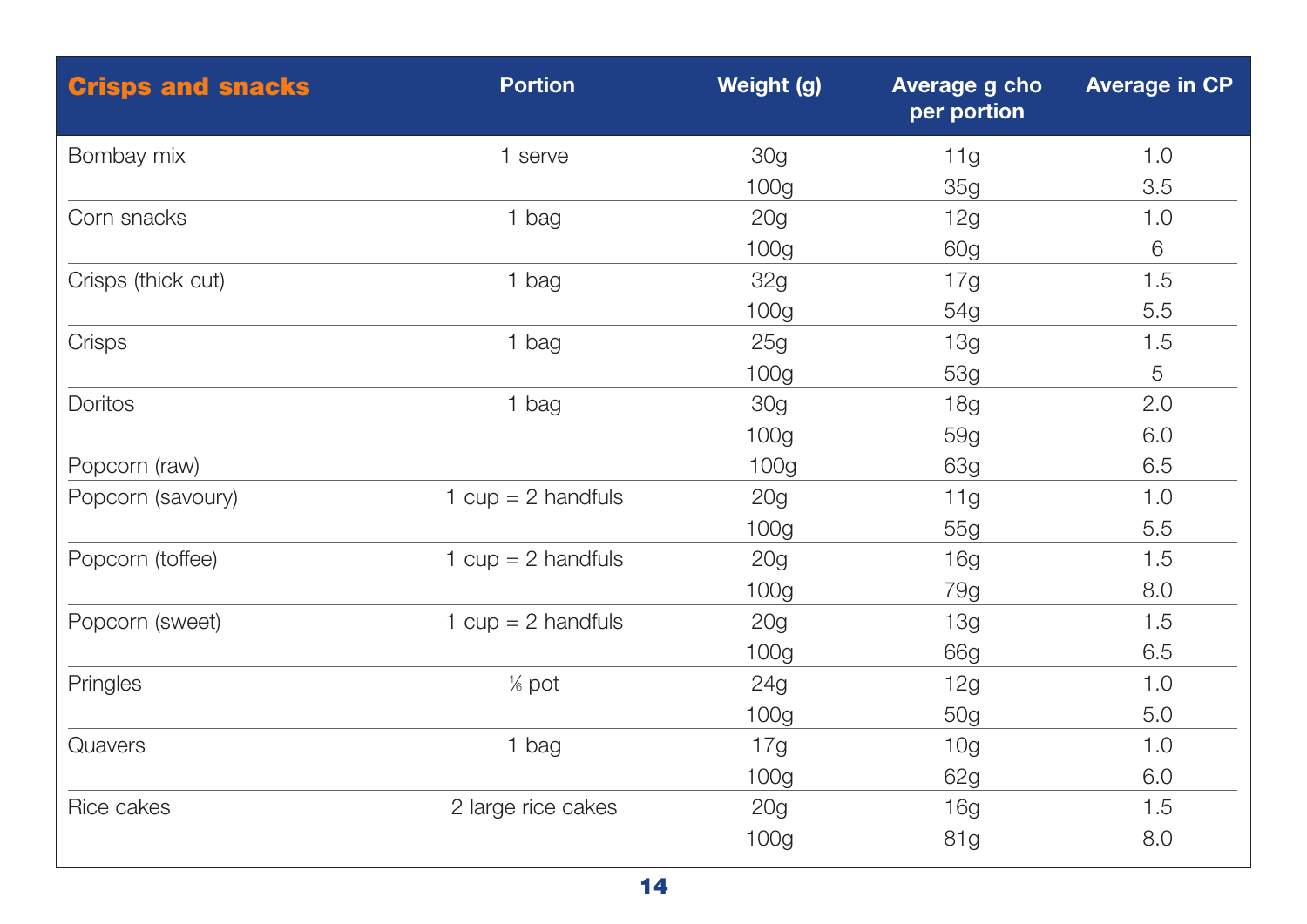| <b>Crisps and snacks</b> | <b>Portion</b>     | Weight (g)           | Average g cho<br>per portion | <b>Average in CP</b> |
|--------------------------|--------------------|----------------------|------------------------------|----------------------|
| Snack a jacks (savoury)  | 1 bag              | 29g                  | 23g                          | 2.5                  |
|                          |                    | 100 <sub>g</sub>     | 79g                          | 8.0                  |
| Snack a jacks (sweet)    | 1 bag              | 25g                  | 22g                          | 2.0                  |
|                          |                    | 100g                 | <b>88g</b>                   | 9.0                  |
| <b>Drinks</b>            |                    |                      |                              |                      |
| Cola                     | 1 can              | 330ml                | <b>36g</b>                   | 3.5                  |
|                          | 1 glass            | 250ml                | 27g                          | 3.0                  |
|                          | 1 bottle           | 500ml                | 54g                          | 5.5                  |
|                          |                    | 100ml                | 11g                          |                      |
| Drinking chocolate       | 3 heaped teaspoons | <b>18g</b>           | 12g                          | 1.0                  |
|                          |                    | 100 <sub>q</sub>     | 68g                          | 7.0                  |
| Fruit juice              | 1 glass            | 200ml                | 22g                          | 2.0                  |
|                          |                    | 100ml                | 11g                          | 1.0                  |
| <b>Highlights</b>        | 1 serve            | 11g serve with water | 5g                           | 0.5                  |
|                          |                    | 100g                 | 48g                          | 5.0                  |
| Horlicks                 | 1 sachet           | 32g                  | 22g                          | 2.0                  |
|                          |                    | 100 <sub>g</sub>     | 69g                          | 7.0                  |
| Hot chocolate            | 1 sachet           | <b>28g</b>           | 19g                          | 2.0                  |
|                          |                    | 100 <sub>q</sub>     | 69g                          | 7.0                  |
| Lemonade                 | 1 can              | 330ml                | 35g                          | 3.5                  |
|                          | 1 glass            | 250ml                | 27g                          | 2.5                  |
|                          | 1 bottle           | 500 ml               | 53g                          | 5.5                  |
|                          |                    | 100ml                | 11g                          | 1                    |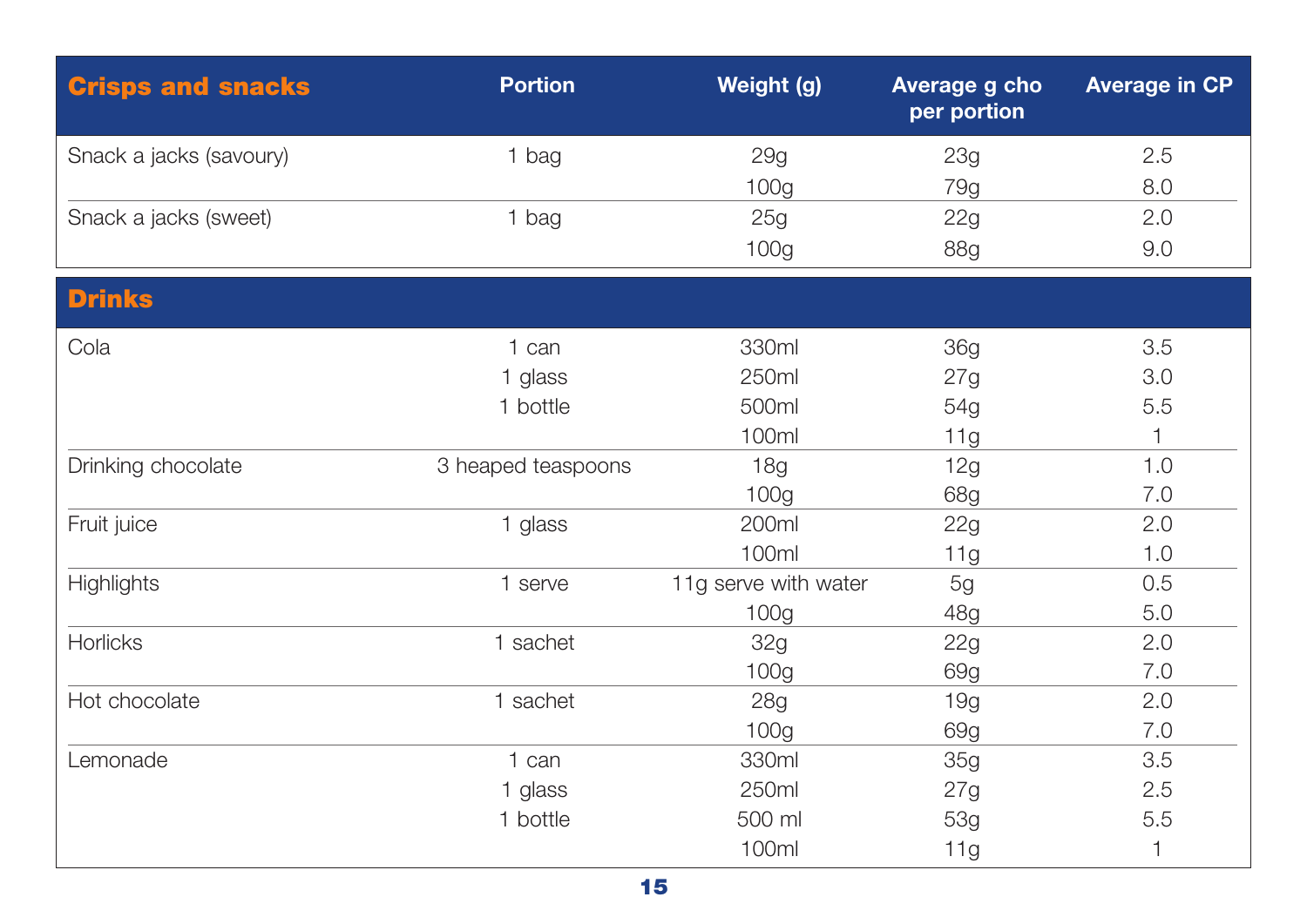| <b>Fast food</b>                      | <b>Portion</b>       | Weight (g) | Average g cho<br>per portion | <b>Average in CP</b> |
|---------------------------------------|----------------------|------------|------------------------------|----------------------|
| <b>McDonald's</b>                     |                      |            |                              |                      |
| Apple pie                             | 1 pie                |            | 30 <sub>q</sub>              | 3.0                  |
| Cajun chicken wrap                    | 1 wrap               |            | 52g                          | 5.0                  |
| Bacon and egg Mc Muffin               | 1 muffin             |            | 27g                          | 2.5                  |
| Big breakfast                         | 1 breakfast          |            | 45g                          | 4.5                  |
| BBQ/sweet 'n' sour dip                | 1 tub                |            | 13g                          | 1.5                  |
| <b>Big Mac</b>                        | 1 burger             |            | 41g                          | 4.0                  |
| Cheeseburger                          | 1 burger             |            | 31g                          | 3.0                  |
| Chicken nuggets                       | 6 pieces             |            | 19q                          | 2.0                  |
| French fries                          | 1 small              |            | 28g                          | 3.0                  |
|                                       | 1 medium             |            | 40g                          | 4.0                  |
|                                       | 1 large              |            | <b>56g</b>                   | 5.5                  |
| <b>McFlurry</b>                       | 1 tub                |            | 47g                          | 4.5                  |
| Milkshake                             | 1 medium             |            | 66g                          | 6.5                  |
|                                       | 1 large              |            | 85g                          | 8.5                  |
| <b>Pizza Hut</b>                      |                      |            |                              |                      |
| Cheesy garlic bread                   | 1 piece              |            | 14g                          | 1.5                  |
| Chicken 'n' ham pizza - stuffed crust | 1 slice              |            | 37g                          | 3.5                  |
| Pepperoni pizza - deep pan            | 6" pizza             |            | 67g                          | 6.5                  |
| Vegetarian pizza - thin and crispy    | 1 slice of 12" pizza |            | 24g                          | 2.5                  |
| <b>KFC</b>                            |                      |            |                              |                      |
| Chicken popcorn                       | 1 large box          |            | 30 <sub>q</sub>              | 3.0                  |
| Mashed potato and gravy               | 1 medium tub         |            | 80g                          | 8.0                  |
| Original recipe chicken               | 1 piece              |            | 7g                           | 0.5                  |
| Potato wedges                         | 1 portion            |            | <b>33g</b>                   | 3.5                  |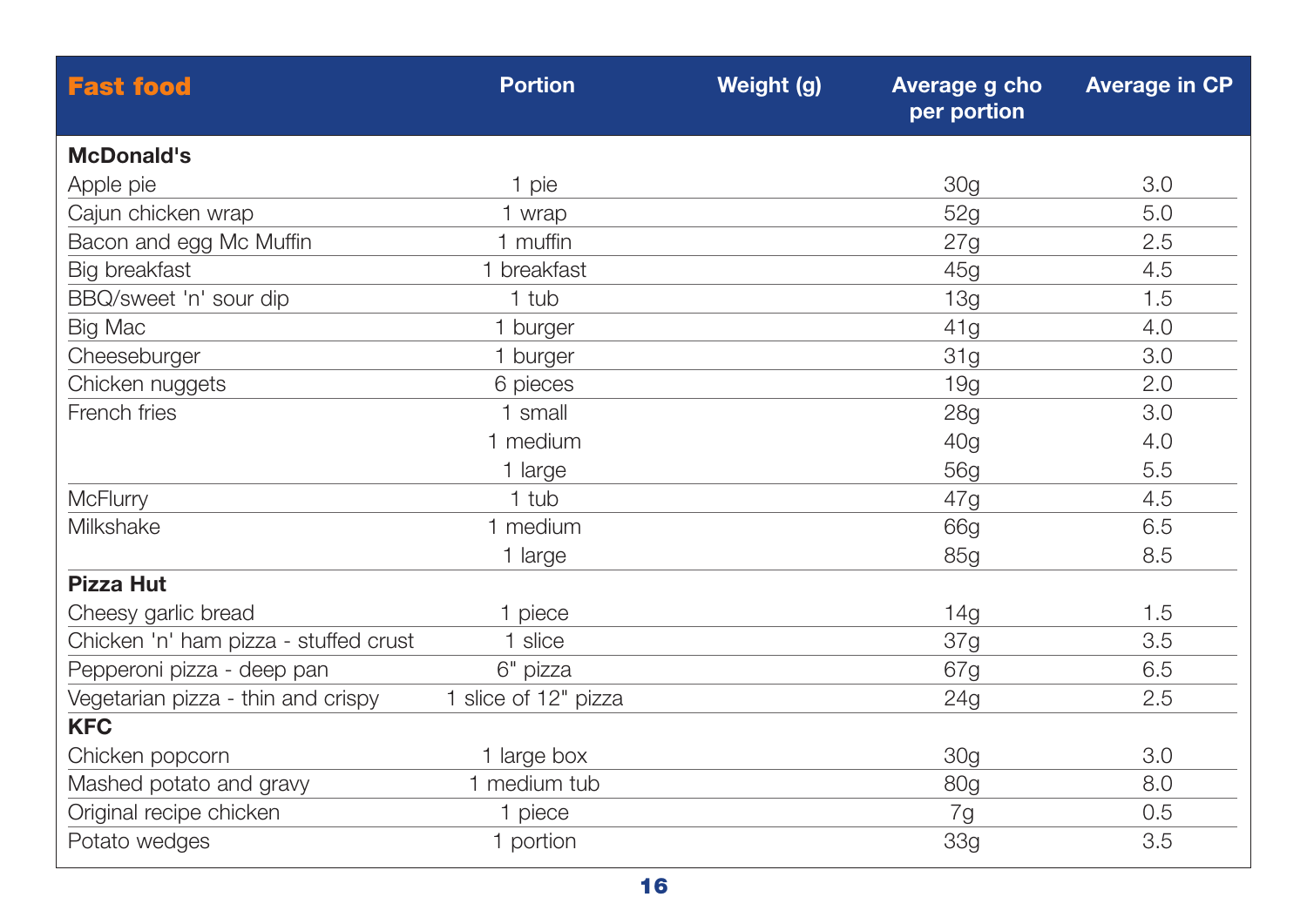| <b>Fast food</b>                        | <b>Portion</b> | Weight (g)       | Average g cho<br>per portion | <b>Average in CP</b> |
|-----------------------------------------|----------------|------------------|------------------------------|----------------------|
| <b>Burger King</b>                      |                |                  |                              |                      |
| Angus burger                            | 1 burger       |                  | 42g                          | 4.0                  |
| Chicken royale                          | 1 burger       |                  | 45g                          | 4.5                  |
| Fries                                   | 1 small        |                  | 26g                          | 2.5                  |
|                                         | 1 regular      |                  | <b>39g</b>                   | 4.0                  |
|                                         | 1 large        |                  | 48g                          | 5.0                  |
|                                         | 1 super        |                  | 60g                          | 6.0                  |
| Ocean catch                             | 1 portion      |                  | 44g                          | 4.5                  |
| Onion rings                             | 1 regular      |                  | <b>33g</b>                   | 3.5                  |
| Wedges with spicy sauce and garlic mayo | 1 large        |                  | <b>35g</b>                   | 3.5                  |
| Whopper                                 | 1 burger       |                  | 47g                          | 4.5                  |
| Whopper with cheese                     | 1 burger       |                  | 47g                          | 4.5                  |
| <b>Fruit</b>                            |                |                  |                              |                      |
| Apple                                   | 1 medium       | 112g (with core) | 12g                          | 1.0                  |
|                                         |                | 100 <sub>g</sub> | 11g                          | 1.0                  |
| Apricots (dried)                        | 1 dried        | 8g               | 5g                           | 0.5                  |
|                                         |                | 100 <sub>g</sub> | 57g                          | 5.5                  |
| Apricots (raw)                          | 1 medium       | 40g (no stone)   | 3g                           | 0.5                  |
|                                         |                | 100 <sub>g</sub> | 7g                           | 0.5                  |
| Banana                                  | 1 small        | 80g (no skin)    | 19g                          | 2.0                  |
|                                         | 1 medium       | 100g (no skin)   | 23g                          | 2.5                  |
|                                         | 1 large        | 120g (no skin)   | <b>28g</b>                   | 3.0                  |
|                                         |                | 100g (no skin)   | 23g                          | 2.5                  |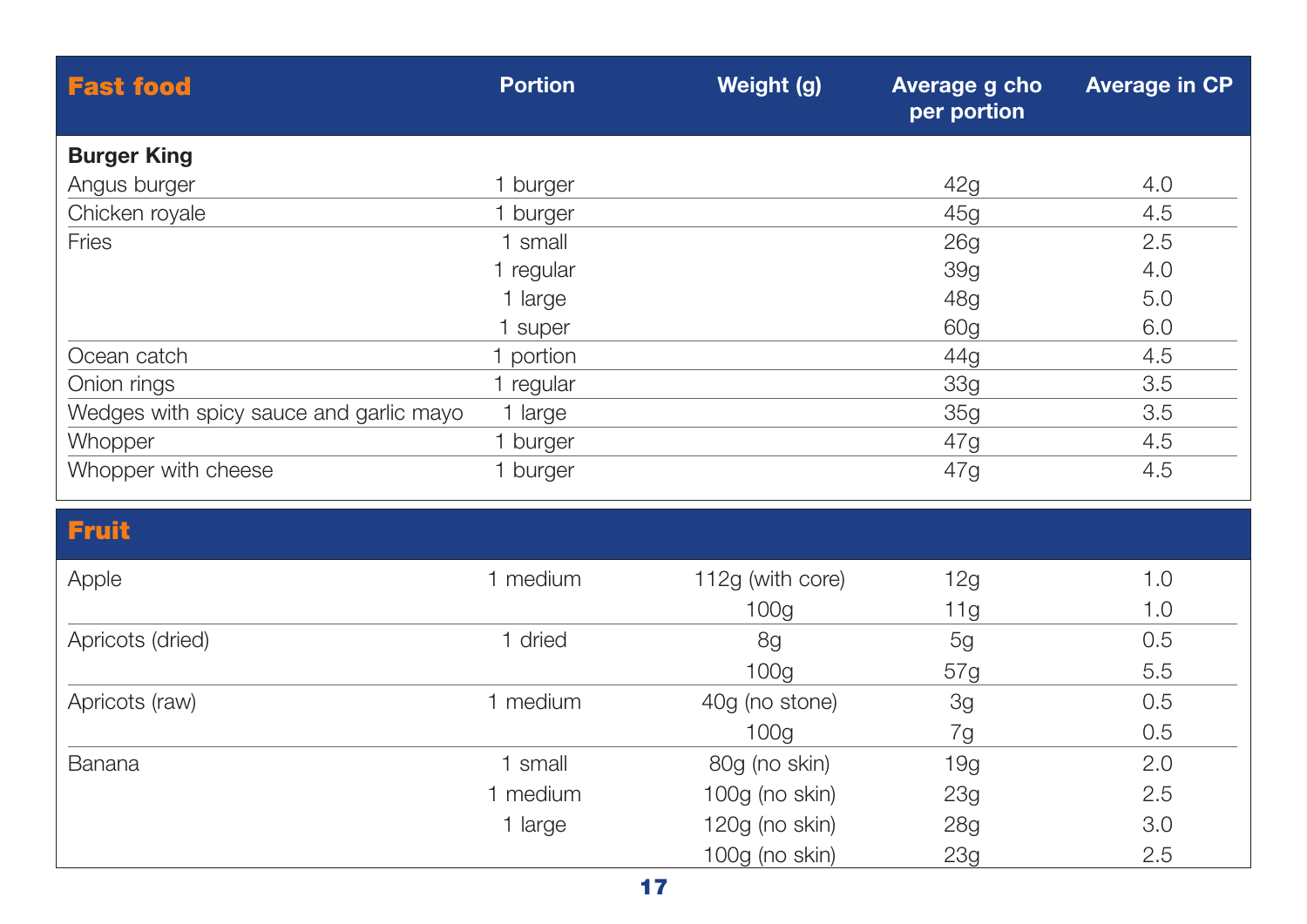| <b>Fruit</b>              | <b>Portion</b> | Weight (g)       | Average g cho<br>per portion | <b>Average in CP</b> |
|---------------------------|----------------|------------------|------------------------------|----------------------|
| Fruit cocktail (in juice) | 1 portion      | 115g             | 17g                          | 1.5                  |
|                           |                | 100 <sub>g</sub> | 15g                          | 1.5                  |
| Fruit cocktail (in syrup) | 1 portion      | 115g             | 23g                          | 2.5                  |
|                           |                | 100 <sub>g</sub> | 20g                          | 2.0                  |
| Grapes                    | 1 small bunch  | 100 <sub>g</sub> | 15g                          | 1.5                  |
| Kiwi                      | 1 medium       | 60g (no skin)    | 6g                           | 0.5                  |
|                           |                | 100 <sub>g</sub> | 11g                          | 1.0                  |
| Mango                     | 1 slice        | 40g (no stone)   | 6g                           | 0.5                  |
|                           |                | 100 <sub>g</sub> | 14g                          | 1.5                  |
| Melon                     | 1 slice        | 200g (no skin)   | 12g                          | 1.0                  |
|                           |                | 100g             | 6g                           | 0.5                  |
| Nectarine                 | 1 small        | 130g (no stone)  | 10 <sub>g</sub>              | 1.0                  |
|                           | 1 medium       | 150g (no stone)  | 12g                          | 1.0                  |
|                           | 1 large        | 190g (no stone)  | 15g                          | 1.5                  |
|                           |                | 100g (no stone)  | 9g                           | 1.0                  |
| Peach                     | 1 small        | 70g (no stone)   | 5g                           | 0.5                  |
|                           | 1 medium       | 110g (no stone)  | 8g                           | 1.0                  |
|                           | 1 large        | 150g (no stone)  | 11g                          | 1.0                  |
|                           |                | 100g (no stone)  | 8g                           | 1.0                  |
| Orange                    | 1 small        | 120g (no stone)  | 10 <sub>g</sub>              | 1.0                  |
|                           | 1 medium       | 160g (no stone)  | 14g                          | 1.5                  |
|                           | 1 large        | 210g (no stone)  | 18g                          | 2.0                  |
|                           |                | 100g (no stone)  | 9g                           | 1.0                  |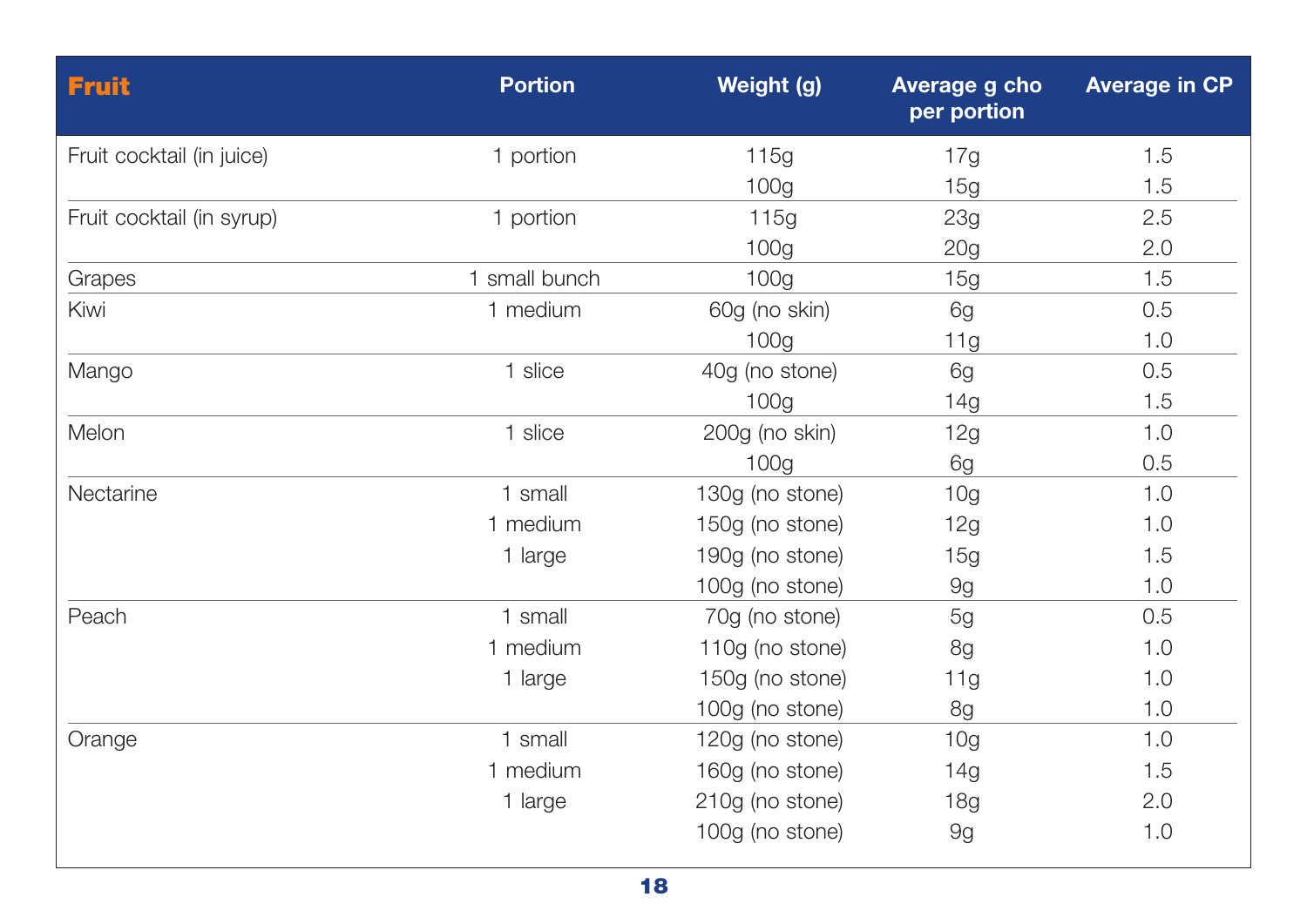| <b>Fruit</b>                | <b>Portion</b>      | Weight (g)             | Average g cho<br>per portion | <b>Average in CP</b> |
|-----------------------------|---------------------|------------------------|------------------------------|----------------------|
| Pear                        | 1 medium            | 170g                   | 16g                          | 1.5                  |
|                             |                     | 100 <sub>g</sub>       | 9g                           | 1.0                  |
| Pineapple (tinned in juice) | 1 ring              | 40 <sub>g</sub>        | 5g                           | 0.5                  |
|                             |                     | 100g                   | 8g                           | 1.0                  |
| Pineapple (fresh)           | 1 ring              | 80g (no skin)          | 12g                          | 1.0                  |
|                             |                     | 100 <sub>g</sub>       | 10 <sub>g</sub>              | 1.0                  |
| Plums                       | 1 small             | 30g (no stone)         | 3g                           | 0.5                  |
|                             | 1 medium            | 55g (no stone)         | 5g                           | 0.5                  |
|                             | 1 large             | 85g (no stone)         | 8g                           | 1.0                  |
|                             |                     | 100g (no stone)        | 9g                           | 1.0                  |
| Strawberries                | 1 portion           | 100 <sub>g</sub>       | 6g                           | 0.5                  |
| <b>Home baking</b>          |                     |                        |                              |                      |
|                             |                     |                        |                              |                      |
| Cornflour                   | 1 heaped tablespoon | 30 <sub>q</sub>        | 26g                          | 2.5                  |
|                             |                     | 100 <sub>g</sub>       | 85g                          | 8.5                  |
| Custard powder              | 2 tablespoons       | <b>35g</b>             | 30g                          | 3.0                  |
|                             |                     | 100 <sub>g</sub>       | 84g                          | 8.5                  |
| Dried fruit                 | 1 serve             | 30 <sub>q</sub>        | 20g                          | 2.0                  |
|                             |                     | 100 <sub>g</sub>       | 67g                          | 6.5                  |
| Flour                       | 1 heaped tablespoon | <b>30g</b>             | 20g                          | 2.0                  |
|                             |                     | 100g                   | 67g                          | 6.5                  |
| Glacé cherries              | 1 cherry            | 4g                     | 3g                           | 0.5                  |
| Sugar                       | 1 heaped teaspoon   | 100 <sub>g</sub><br>6g | 72g<br>6g                    | 7.0<br>0.5           |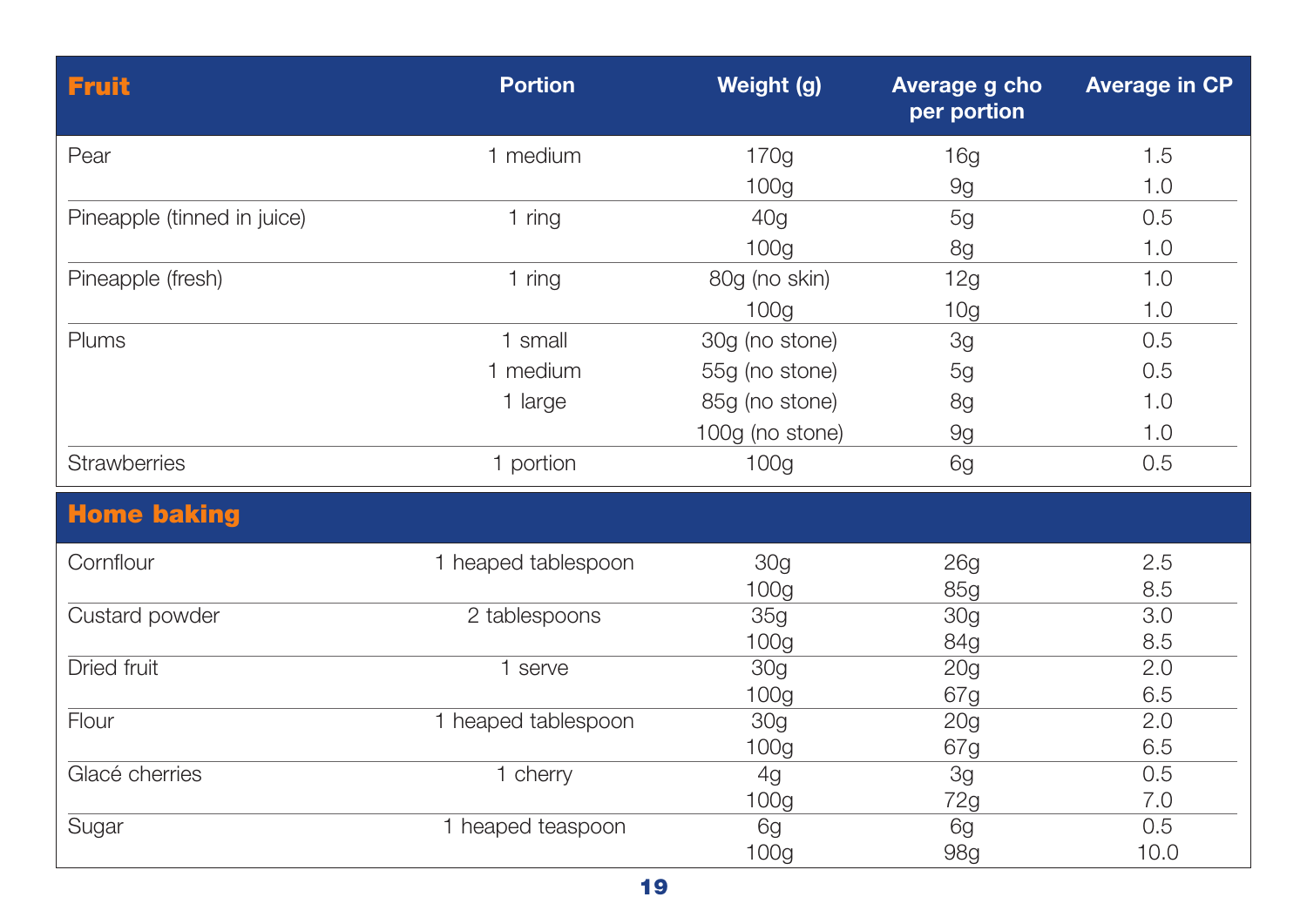| <b>Ice cream</b> | <b>Portion</b> | Weight (g)       | Average g cho<br>per portion | <b>Average in CP</b> |
|------------------|----------------|------------------|------------------------------|----------------------|
| Choc ice         | 1 block        | 77g              | 15g                          | 1.5                  |
|                  |                | 100 <sub>g</sub> | 19g                          | 2.0                  |
| Cornetto         | 1 cone         | 163g             | 21g                          | 2.0                  |
|                  |                | 100 <sub>g</sub> | 34g                          | 3.5                  |
| Fruit Iolly      | 1 lolly        | 68g              | 14g                          | 1.5                  |
|                  |                | 100 <sub>g</sub> | 20g                          | 2.0                  |
| Magnum           | 1 portion      | 86g              | 25g                          | 2.5                  |
|                  |                | 100 <sub>g</sub> | 30 <sub>g</sub>              | 3.0                  |
| Mars ice cream   | 1 bar          | 47.5g            | 16g                          | 1.5                  |
|                  |                | 100 <sub>g</sub> | 33g                          | 3.5                  |
| Solero           | 1 portion      | 77g              | <b>18g</b>                   | 2.0                  |
|                  |                | 100 <sub>g</sub> | 24g                          | 2.5                  |
| Sorbet           | 1 portion      | 125g             | 35g                          | 3.5                  |
|                  |                | 100 <sub>g</sub> | 28g                          | 3.0                  |
| Ice cream        | 1 serve        | 71g              | 16g                          | 1.5                  |
|                  |                | 100 <sub>g</sub> | 23g                          | 2.5                  |
| Vienetta         | $\frac{1}{6}$  | 50g              | 12g                          | 1.0                  |
|                  |                | 100 <sub>g</sub> | 24g                          | 2.5                  |

| <b>Main meal accompaniments</b> |                          |                          |            |     |
|---------------------------------|--------------------------|--------------------------|------------|-----|
| <b>Baked beans</b>              | small tin<br>1 large tin | 200 <sub>g</sub><br>400g | 14g<br>29g | .b  |
|                                 |                          | 100 <sub>g</sub>         |            | 0.5 |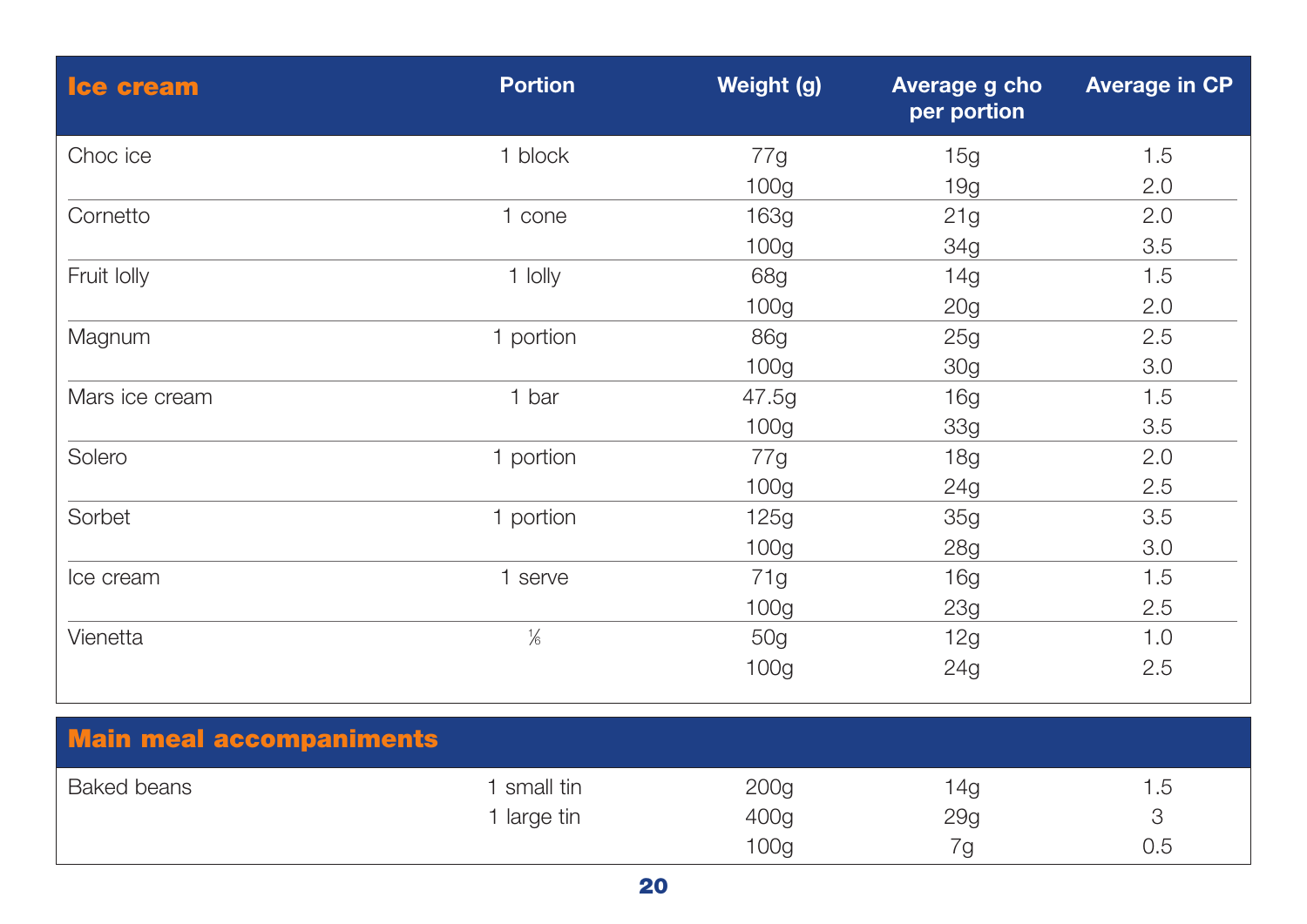| <b>Main meal accompaniments</b> | <b>Portion</b>     | Weight (g)       | Average g cho<br>per portion | <b>Average in CP</b> |
|---------------------------------|--------------------|------------------|------------------------------|----------------------|
| Fish fingers                    | 2 Fish fingers     | 66g              | 11g                          | 1.0                  |
|                                 |                    | 100 <sub>g</sub> | 17g                          | 1.5                  |
| Stuffing balls (frozen)         | 1 ball             | 25g              | 7g                           | 0.5                  |
|                                 |                    | 100 <sub>g</sub> | 27g                          | 2.5                  |
| Taco shells                     | 1 shell            | 12g              | 7g                           | 0.5                  |
|                                 |                    | 100 <sub>g</sub> | 61g                          | 6                    |
| <b>Tortillas</b>                | 1 tortilla         | 40g              | 20g                          | $\overline{2}$       |
|                                 |                    | 100 <sub>g</sub> | 49g                          | 5                    |
| Yorkshire pudding               | 1 pudding          | 22g              | 8g                           | 1.0                  |
|                                 |                    | 100g             | <b>38g</b>                   | 4.0                  |
| <b>Milk and dairy</b>           |                    |                  |                              |                      |
| Greek yogurt                    | $\frac{1}{4}$ pot  | 125g             | 4g                           | 0.5                  |
|                                 |                    | 100 <sub>g</sub> | 6g                           | 0.5                  |
| Low fat fruit yogurt            | 1 pot              | 125g             | 15g                          | 1.5                  |
|                                 |                    | 150g             | 18g                          | 2.0                  |
|                                 |                    | 100 <sub>g</sub> | 14g                          | $\mathbf{1}$         |
| Low fat natural yogurt          | 1 pot              | 125g             | 9g                           | 1.0                  |
|                                 |                    | 100 <sub>g</sub> | 7g                           | 1.0                  |
| <b>Milk</b>                     | $\frac{1}{2}$ pint | <b>293ml</b>     | 14g                          | 1.5                  |
|                                 |                    | 100ml            | 5g                           | 0.5                  |
| Milkshake                       | a glass            | 250 ml           | 28g                          | 3.0                  |
|                                 |                    | 100ml            | 11g                          | 1.0                  |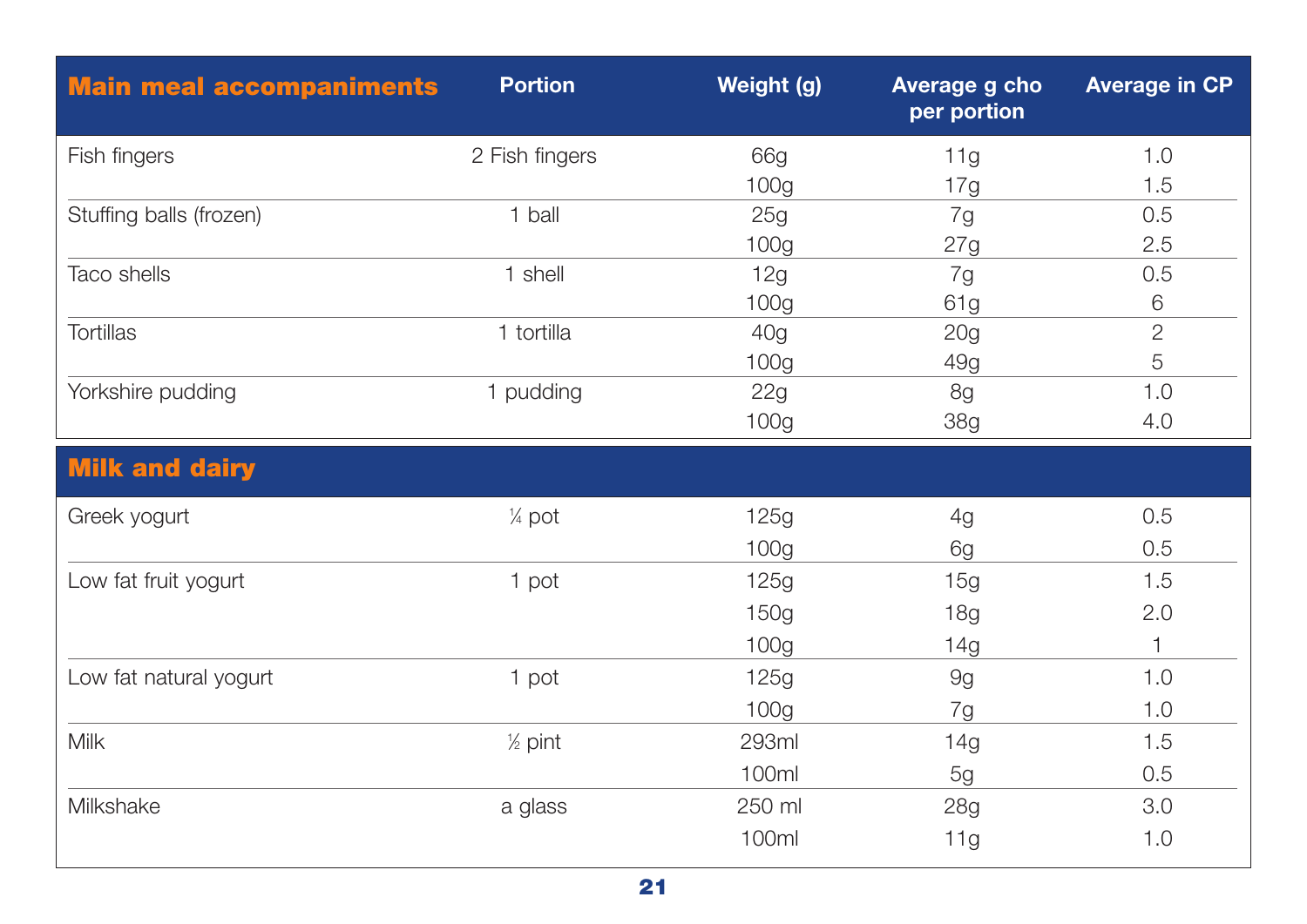| <b>Milk and dairy</b>  | <b>Portion</b> | Weight (g)       | Average g cho<br>per portion | <b>Average in CP</b> |
|------------------------|----------------|------------------|------------------------------|----------------------|
| Müller corner (crunch) | 1 pot          | 150g pot         | 32g                          | 3.0                  |
|                        |                | 100 <sub>g</sub> | 21g                          | 2.0                  |
| Müller corner (fruit)  | 1 pot          | 175g pot         | 25g                          | 2.5                  |
|                        |                | 100 <sub>g</sub> | 14g                          | 1.5                  |
| Müller light           | 1 pot          | 200g pot         | 15g                          | 1.5                  |
|                        |                | 100g             | 7g                           | 0.5                  |
| <b>Pasta and rice</b>  |                |                  |                              |                      |
| Cannelloni (dried)     | 1 serve        | 90g (dried)      | 66g                          | 6.5                  |
|                        |                | 100g (dried)     | 73g                          | 7.5                  |
| Couscous (plain)       | 1 tablespoon   | 33g              | 8g                           | 1.0                  |
|                        |                | 100g (raw)       | 75g                          | 7.5                  |
| Lasagne (ready meal)   | 1 portion      | 400g             | 51g                          | 5.0                  |
|                        |                | 100 <sub>g</sub> | 26g                          | 2.5                  |
| Lasagne sheet (egg)    | 1 serve        | 90g (dried)      | 65g                          | 6.5                  |
|                        |                | 100g (dried)     | 72g                          | 7.0                  |
| Noodles (egg)          | 1 serve        | 150g (cooked)    | 20 <sub>g</sub>              | 2.0                  |
|                        |                | 100g (dried)     | 72g                          | 7.0                  |
| Pasta (dried)          | 1 serve        | 90g (dried)      | 66g                          | 6.5                  |
|                        |                | 100g (dried)     | 73g                          | 7.5                  |
| Pasta (fresh)          | 1 serve        | 230g (uncooked)  | 60g                          | 6.0                  |
|                        |                | 100g (uncooked)  | 27g                          | 2.5                  |
| Pot noodle             | 1 pot          | 93g              | 62g                          | 6.0                  |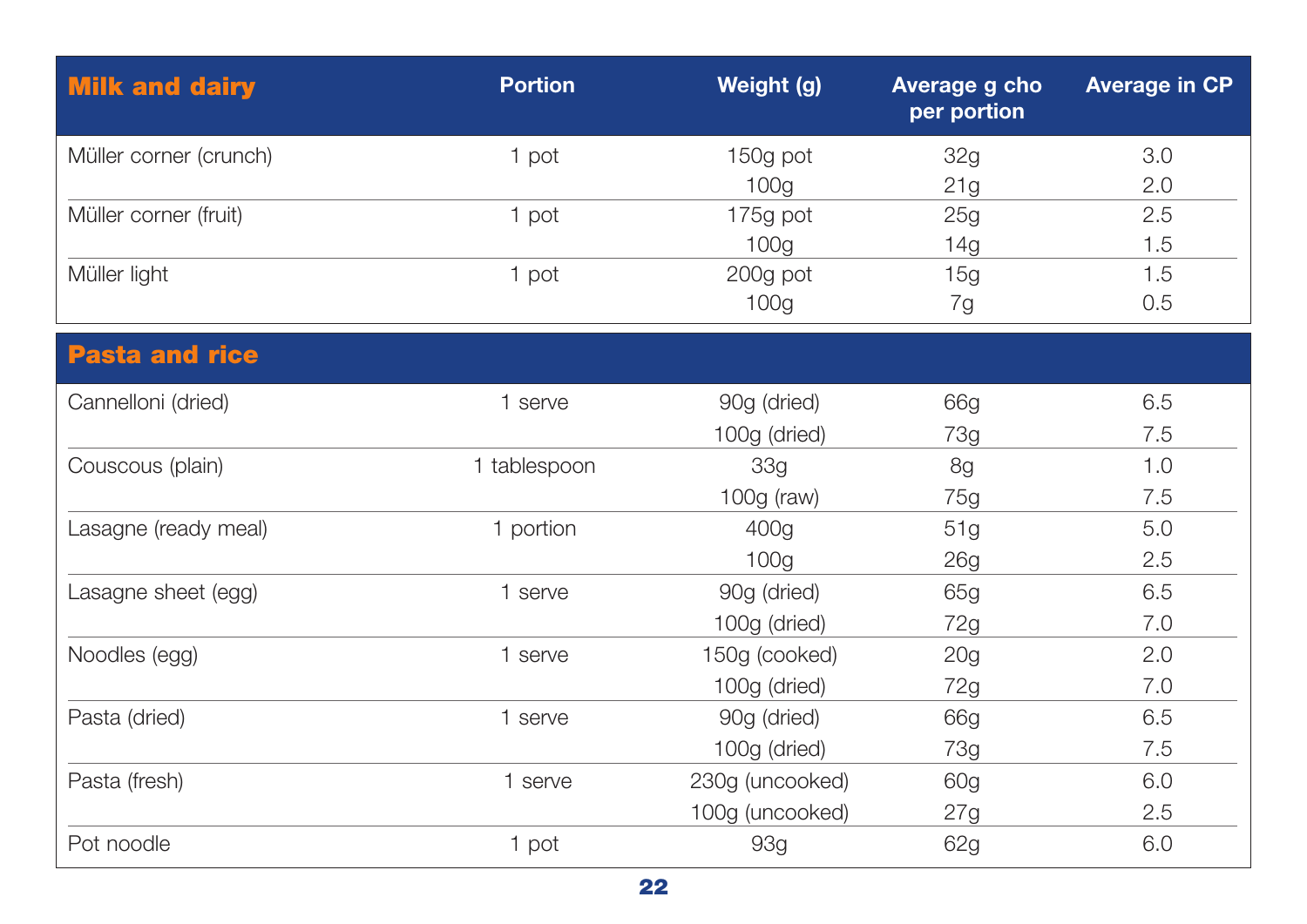| <b>Pasta and rice</b>           | <b>Portion</b>         | Weight (g)       | Average g cho<br>per portion | <b>Average in CP</b> |
|---------------------------------|------------------------|------------------|------------------------------|----------------------|
| Ravioli                         | 1 serve                | 210g (cooked)    | 56g                          | 5.5                  |
|                                 |                        | 100g (uncooked)  | <b>38g</b>                   | 4.0                  |
| Rice (cooked)                   | 1 heaped tablespoon    | 40 <sub>g</sub>  | 13g                          | 1.5                  |
|                                 | 1 small serve          | 100g             | 32g                          | 3.0                  |
|                                 | 1 medium serve         | 180g             | 57g                          | 5.5                  |
|                                 | 1 large serve          | 290 <sub>g</sub> | 91 <sub>q</sub>              | 9.0                  |
| Rice (raw) (Sainsbury's)        |                        | 100 <sub>g</sub> | 78g                          | 8.0                  |
| Tinned spaghetti                | half can               | 200 <sub>g</sub> | 23g                          | 2.5                  |
|                                 |                        | 100 <sub>g</sub> | 12g                          | 1.0                  |
| <b>Pies, pastries and pizza</b> |                        |                  |                              |                      |
| Cornish pasty                   | 1 pasty                | 130g             | 37g                          | 3.5                  |
|                                 |                        | 100 <sub>g</sub> | 24g                          | 2.5                  |
| Danish pastry                   | 1 medium               | 110g             | 56g                          | 5.5                  |
|                                 | 1 large                | 180g             | 92g                          | $\Theta$             |
|                                 |                        | 100 <sub>g</sub> | 51g                          | 5                    |
| Pork pie                        | 1 mini pie             | 50g              | 13g                          | 1.5                  |
|                                 |                        | 100 <sub>q</sub> | 26g                          | 2.5                  |
| Quiche                          | $\frac{1}{4}$ of a pie | 125g             | 23g                          | 2.5                  |
|                                 |                        | 100 <sub>g</sub> | 18 <sub>q</sub>              | 2.0                  |
| Sausage roll                    | 1 snack roll           | 35g              | 10 <sub>g</sub>              | 1.0                  |
|                                 |                        | 100g             | 29g                          | 3.0                  |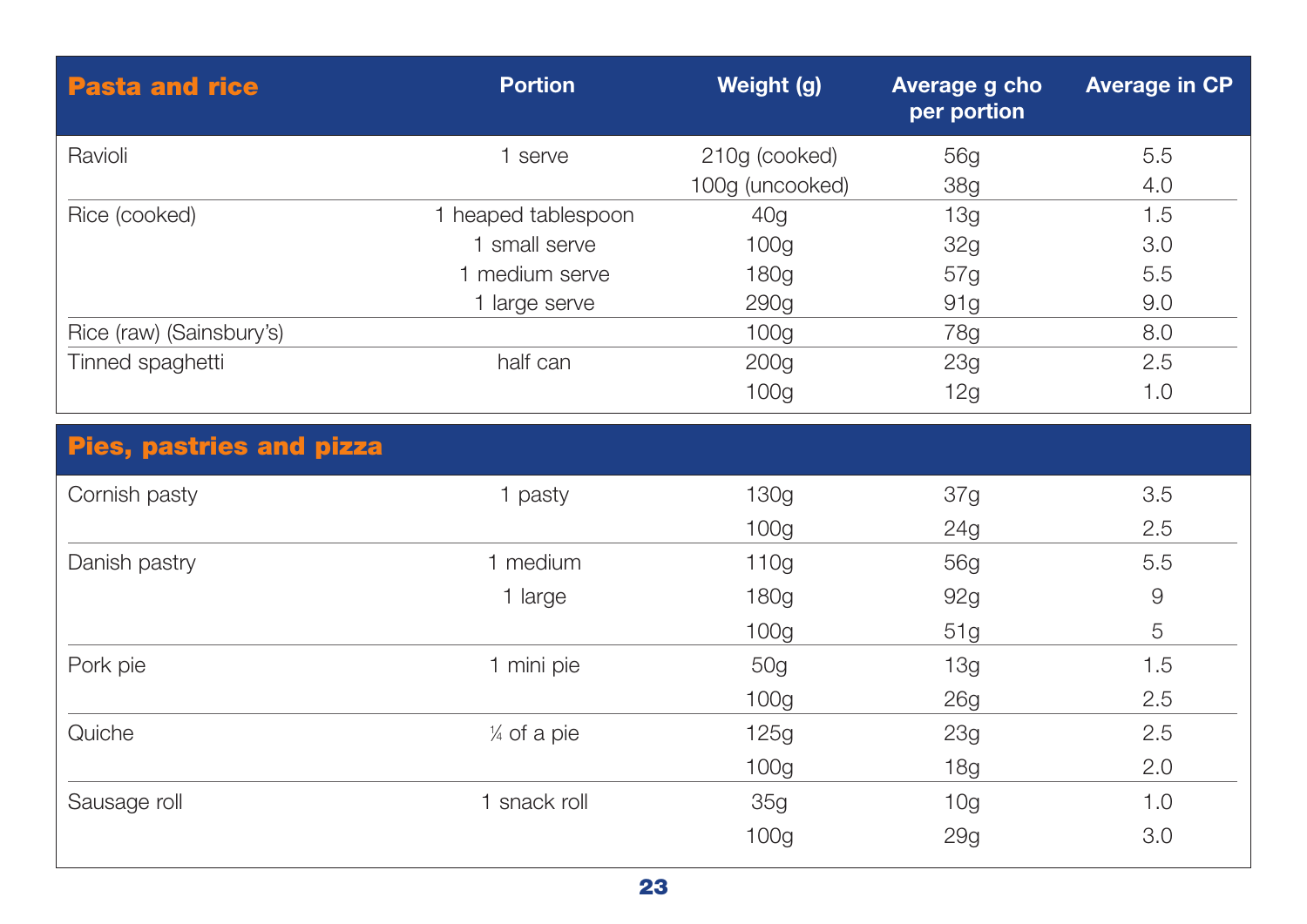| <b>Pies, pastries and pizza</b> | <b>Portion</b> | Weight (g)       | Average g cho<br>per portion | <b>Average in CP</b> |
|---------------------------------|----------------|------------------|------------------------------|----------------------|
| Sausage roll                    | 1 jumbo roll   | 140g             | 22g                          | 2.0                  |
|                                 |                | 100 <sub>g</sub> | 16 <sub>q</sub>              | 1.5                  |
| Steak and kidney pie            | 1 pie          | 235g             | 53g                          | 5.5                  |
|                                 |                | 100 <sub>g</sub> | 23g                          | 2.5                  |
| <b>Potato</b>                   |                |                  |                              |                      |
| Boiled potato                   | 1 egg sized    | 50g              | 8g                           | 1.0                  |
|                                 |                | 100 <sub>g</sub> | 16g                          | 1.5                  |
| Chips (oven)                    | 3-4 medium cut | 40g (cooked)     | 11g                          | 1.0                  |
|                                 |                | 100g (frozen)    | 25g                          | 2.5                  |
| Jacket potato                   | 1 small        | 100g             | 32g                          | 3.0                  |
|                                 | 1 medium       | 180g             | 57g                          | 5.5                  |
|                                 | 1 large        | 220g             | 70g                          | 7.0                  |
| Mashed potato                   | 1 scoop        | 60g              | 9g                           | 1.0                  |
|                                 |                | 100 <sub>g</sub> | 16g                          | 1.5                  |
| <b>Microchips</b>               | 1 pack         | 100 <sub>g</sub> | 28g                          | 3.0                  |
| Plantain (boiled)               |                | 100 <sub>g</sub> | 29g                          | $\mathcal{S}$        |
| Plantain (fried)                |                | 100 <sub>g</sub> | 48g                          | 5                    |
| Potato (raw)                    |                | 100 <sub>g</sub> | 17g                          | 1.5                  |
| Potato waffle                   | 2 waffles      | 110g             | 33g                          | 3.5                  |
|                                 |                | 100g             | <b>30g</b>                   | 3.0                  |
|                                 |                |                  |                              |                      |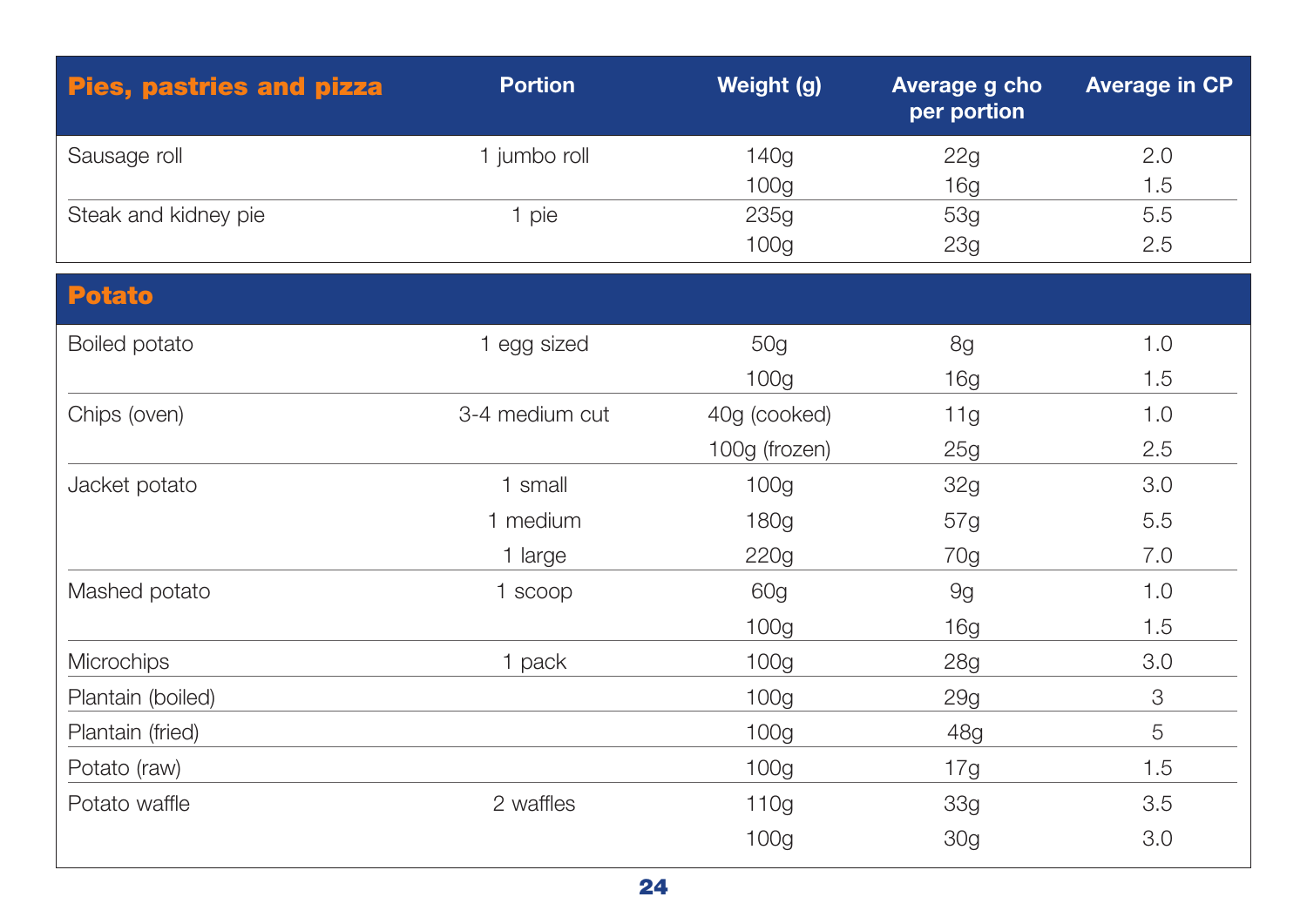| <b>Potato</b>                     | <b>Portion</b>            | Weight (g)               | Average g cho<br>per portion  | <b>Average in CP</b> |
|-----------------------------------|---------------------------|--------------------------|-------------------------------|----------------------|
| Potato wedges (oven)              | 2 large                   | 30g<br>100 <sub>g</sub>  | 9g<br>30 <sub>q</sub>         | 1.0<br>3.0           |
| Roast potato                      | 1 small                   | 50g<br>100 <sub>g</sub>  | 13g                           | 1.5<br>2.5           |
| Sweet potato                      | 2 medium boiled           | 130g<br>100 <sub>g</sub> | 26 <sub>q</sub><br>27g<br>21g | 2.5<br>2.0           |
| Yam                               | 1 boiled                  | 130g<br>100g             | 43g<br>33g                    | 4.5<br>3.5           |
| <b>Preserves</b>                  |                           |                          |                               |                      |
| Honey                             | 1 dessertspoon            | 17g<br>100 <sub>g</sub>  | 14g<br>85g                    | 1.5<br>8.5           |
| Jam                               | 1 heaped teaspoon         | 18g<br>100 <sub>g</sub>  | 11g<br>61g                    | 1.0<br>6.0           |
| <b>Puddings and desserts</b>      |                           |                          |                               |                      |
| Angel delight                     | 1/4 pack made             | 94g (made)               | 13g                           | 1.5                  |
|                                   |                           | 100g (powder)            | 72g                           | 7.0                  |
| Custard (instant)                 | 1/ <sub>3</sub> of a pack | 167g (made)              | 19g                           | 2.0                  |
|                                   |                           | 100g (powder)            | 75g                           | 7.5                  |
| Custard (instant, no added sugar) | 1/ <sub>2</sub> of a pack | 167g (made)              | 17g                           | 1.5                  |
|                                   |                           | 100g (powder)            | 75g                           | 7.5                  |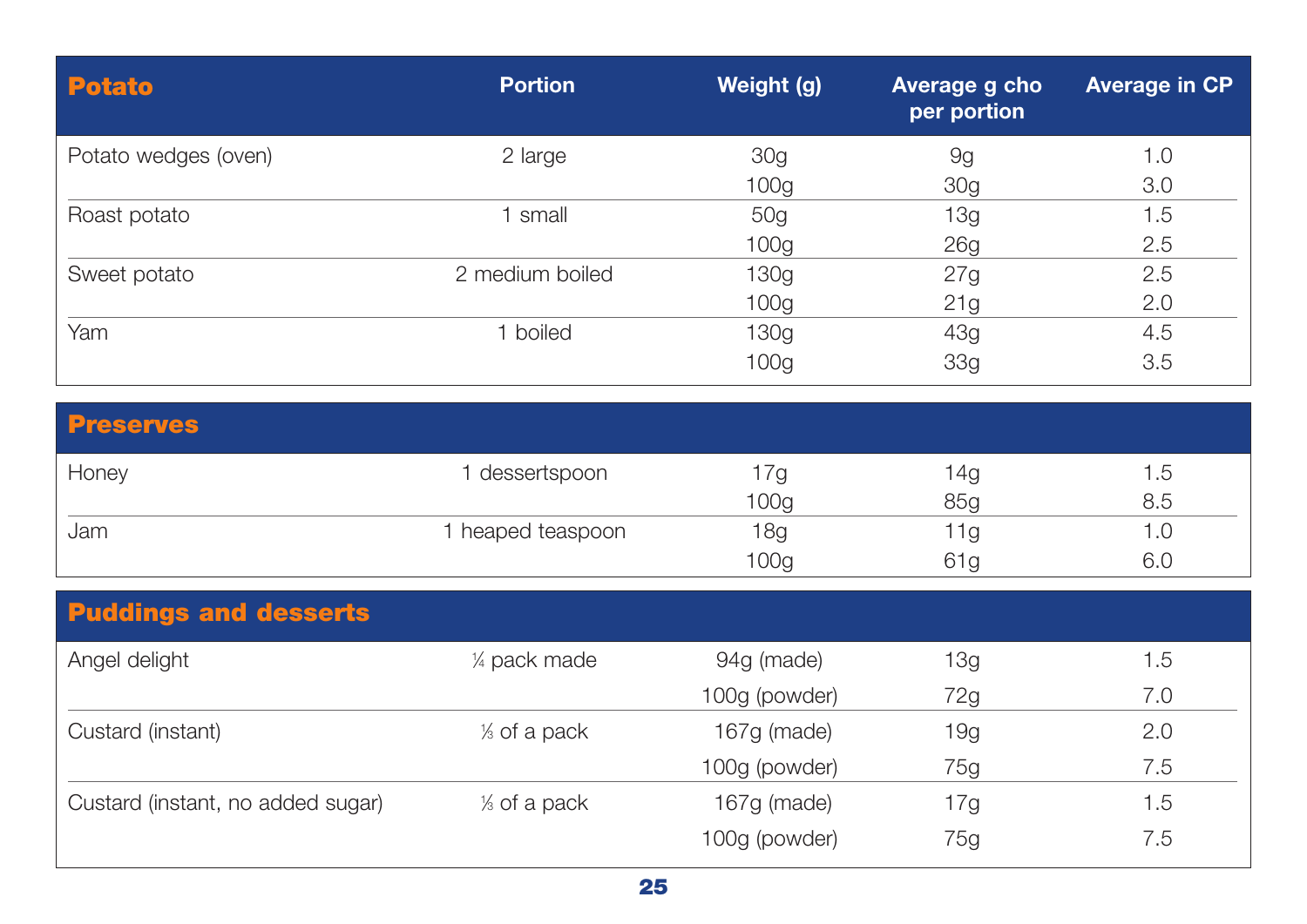| <b>Puddings and desserts</b> | <b>Portion</b>           | Weight (g)       | Average g cho<br>per portion | <b>Average in CP</b> |
|------------------------------|--------------------------|------------------|------------------------------|----------------------|
| Custard (tinned)             | $\frac{1}{2}$ can        | 200 <sub>g</sub> | 31g                          | 3.0                  |
|                              |                          | 100 <sub>g</sub> | 15g                          | 1.5                  |
| Lemon meringue pie           | 1 slice                  | 80g              | <b>38g</b>                   | 4                    |
|                              | 1 individual pie         | 40g              | 18g                          | $\overline{2}$       |
|                              |                          | 100 <sub>g</sub> | 49g                          | 5                    |
| Meringue nest                | 1 nest                   | 18g              | 15g                          | 1.5                  |
|                              |                          | 100 <sub>g</sub> | 85g                          | 8.5                  |
| Rice pudding                 | $\frac{1}{2}$ can        | 212g             | 34g                          | 3.5                  |
|                              |                          | 100 <sub>g</sub> | 16g                          | 1.5                  |
| Mousse                       | 1 pot                    | 55g              | 15g                          | 1.5                  |
|                              |                          | 100 <sub>g</sub> | 22g                          | 2.0                  |
| Müller rice                  | 1 pot                    | 200 <sub>g</sub> | <b>39g</b>                   | 4.0                  |
|                              |                          | 100 <sub>g</sub> | 20 <sub>g</sub>              | 2.0                  |
| Sponge pudding (tinned)      | $\frac{1}{4}$ tin        | 75g              | 34g                          | 3.5                  |
|                              |                          | 100 <sub>g</sub> | 46g                          | 4.5                  |
|                              |                          |                  |                              |                      |
|                              |                          |                  |                              |                      |
| <b>Soup and sauces</b>       |                          |                  |                              |                      |
| $\sim$<br>$\sqrt{1}$         | <b>Contract Contract</b> | $\sim$ $\sim$    | $\sim$                       | $\sim$ $\sim$        |

| Cup a soup (with croutons) | sachet | 28a | 18g |  |
|----------------------------|--------|-----|-----|--|
| Cup a soup (with pasta)    | sachet | 32g | 22g |  |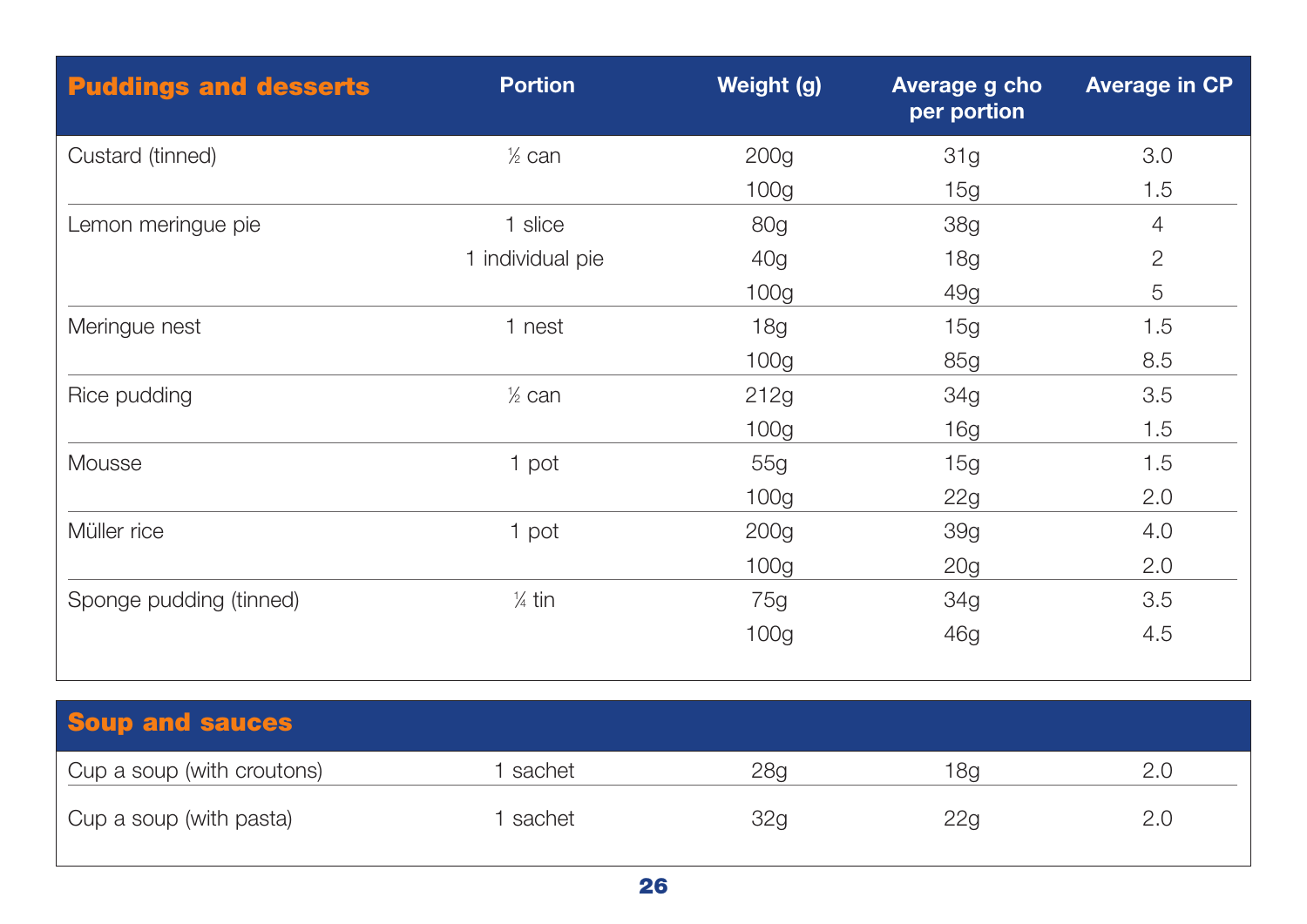| <b>Soup and sauces</b> | <b>Portion</b>      | Weight (g)       | Average g cho<br>per portion | <b>Average in CP</b> |
|------------------------|---------------------|------------------|------------------------------|----------------------|
| Curry sauce (korma)    | 1 serve             | 125g             | 14g                          | l .5                 |
|                        |                     | 100 <sub>g</sub> | 11g                          | 1.0                  |
| Soup (tomato)          | $\frac{1}{2}$ a can | 200 <sub>g</sub> | 15g                          | 1.5                  |
|                        |                     | 100 <sub>g</sub> | 7g                           | 0.5                  |
| Sweet and sour sauce   | $\frac{1}{4}$ jar   | 130g             | 29g                          | 3.0                  |
|                        |                     | 100 <sub>g</sub> | 21g                          | 2.0                  |
|                        |                     |                  |                              |                      |
| <b>Takeaway foods</b>  |                     |                  |                              |                      |

| Chips          | 1 medium portion       | 240g             | 73g             | 7.0 |
|----------------|------------------------|------------------|-----------------|-----|
|                |                        | 100 <sub>g</sub> | 31g             | 3   |
| Fish in batter | 1 medium cod in batter | 180g             | 17g             | 1.5 |
|                |                        | 100 <sub>g</sub> | 10 <sub>g</sub> |     |
| Naan bread     | 1 mini                 | 55g              | 29g             | 3.0 |
|                | 1 naan                 | 130g             | 68g             | 7.0 |
|                |                        | 100 <sub>g</sub> | 53g             | 5.5 |
| Poppadoms      | 3 large poppadoms      | 9g each          | 11g             | 1.0 |
|                | 1 extra large          | 12g              | 5g              | 0.5 |
|                |                        | 100 <sub>g</sub> | 46g             | 4.5 |
| Rice (boiled)  | 1 tray                 | 300 <sub>g</sub> | 93g             | 9.5 |
|                |                        | 100 <sub>g</sub> | 31g             | 3   |
| Egg fried rice | 1 tray                 | 300g             | 78g             | 8.0 |
|                |                        | 100 <sub>g</sub> | 26g             | 2.5 |
|                |                        |                  |                 |     |